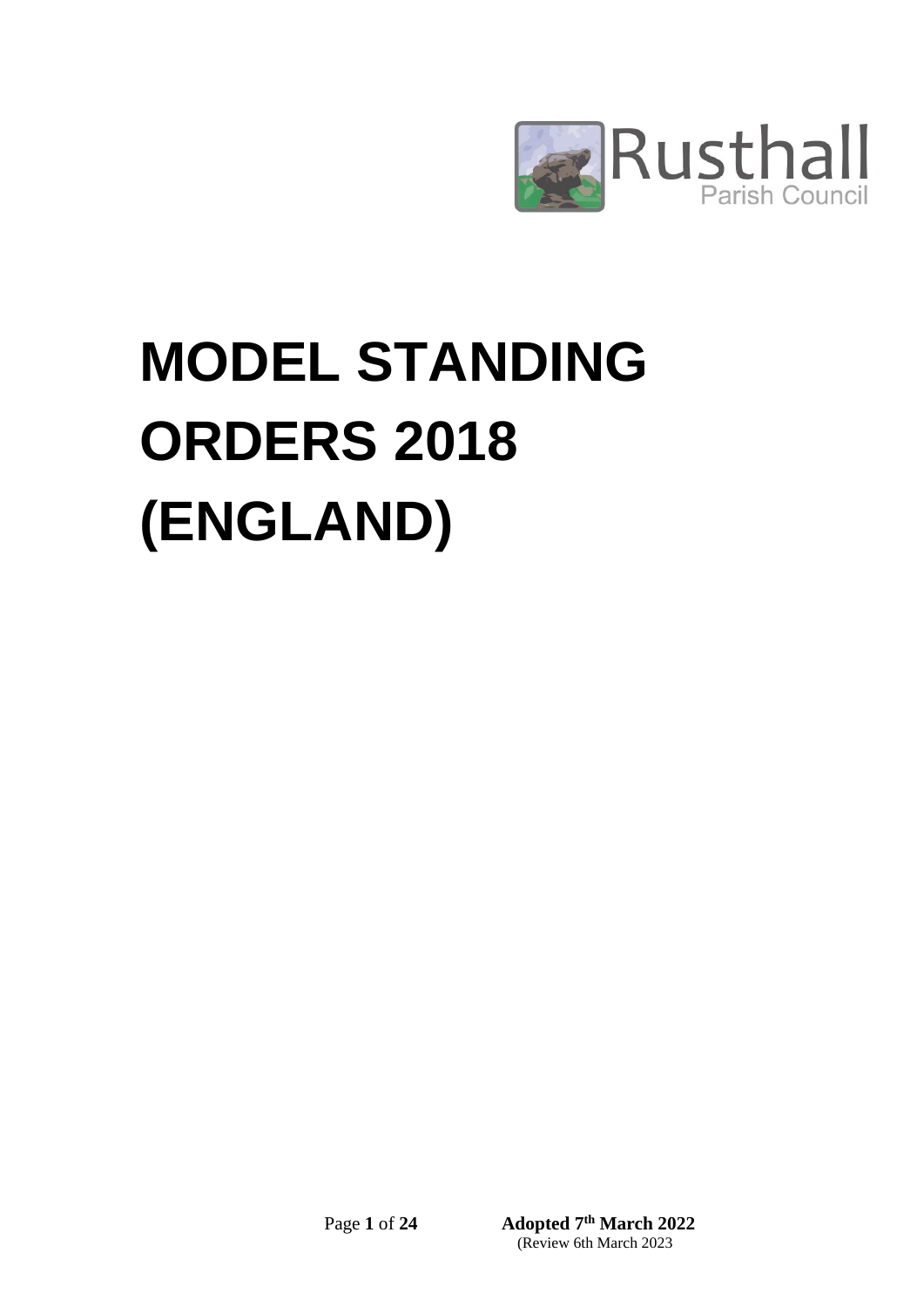| 1.             |                                                                      |  |
|----------------|----------------------------------------------------------------------|--|
| 2.             |                                                                      |  |
| 3.             |                                                                      |  |
| 4.             |                                                                      |  |
| 5.             |                                                                      |  |
| 6.             | EXTRAORDINARY MEETINGS OF THE COUNCIL, COMMITTEES AND SUB-           |  |
| 7.             |                                                                      |  |
| 8.             |                                                                      |  |
| 9 <sub>1</sub> | MOTIONS FOR A MEETING THAT REQUIRE WRITTEN NOTICE TO BE GIVEN TO     |  |
|                | 10. MOTIONS AT A MEETING THAT DO NOT REQUIRE WRITTEN NOTICE  13      |  |
|                |                                                                      |  |
|                |                                                                      |  |
|                |                                                                      |  |
|                |                                                                      |  |
|                |                                                                      |  |
|                |                                                                      |  |
|                |                                                                      |  |
|                |                                                                      |  |
|                |                                                                      |  |
|                |                                                                      |  |
|                | 21. RESPONSIBILITIES UNDER DATA PROTECTION LEGISLATION  22           |  |
|                |                                                                      |  |
|                |                                                                      |  |
|                | 24. COMMUNICATING WITH DISTRICT AND COUNTY OR UNITARY COUNCILLORS 23 |  |
|                |                                                                      |  |
|                |                                                                      |  |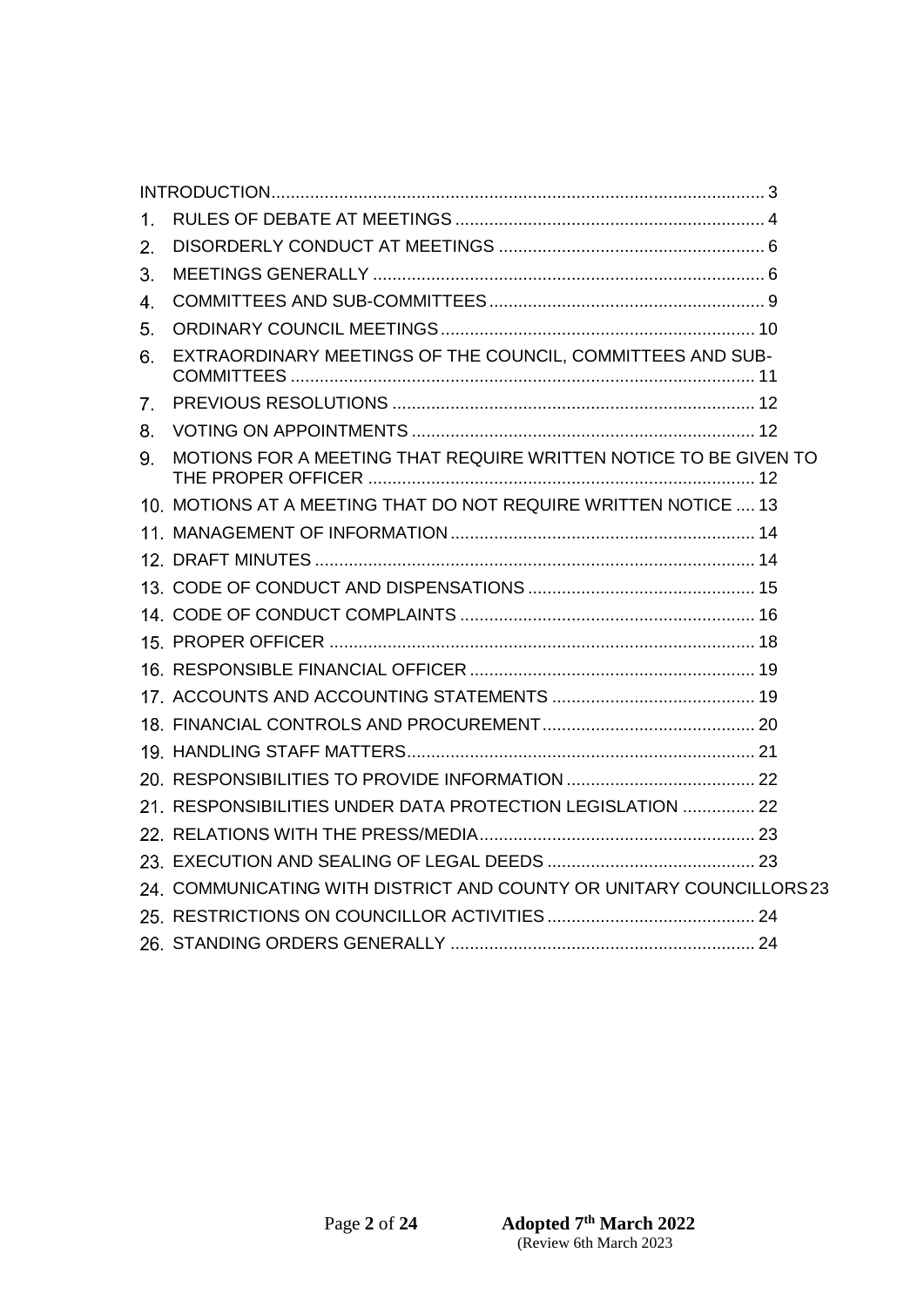## <span id="page-2-0"></span>**INTRODUCTION**

These model standing orders update the National Association of Local Council (NALC) model standing orders contained in "Local Councils Explained" by Meera Tharmarajah (© 2013 NALC). This publication contains new model standing orders which reference new legislation introduced after 2013 when the last model standing orders were published.

# **HOW TO USE MODEL STANDING ORDERS**

Standing orders are the written rules of a local council. Standing orders are essential to regulate the proceedings of a meeting. A council may also use standing orders to confirm or refer to various internal organisational and administrative arrangements. The standing orders of a council are not the same as the policies of a council but standing orders may refer to them.

Local councils operate within a wide statutory framework. NALC model standing orders incorporate and reference many statutory requirements to which councils are subject. It is not possible for the model standing orders to contain or reference all the statutory or legal requirements which apply to local councils. For example, it is not practical for model standing orders to document all obligations under data protection legislation. The statutory requirements to which a council is subject apply whether or not they are incorporated in a council's standing orders.

The model standing orders do not include model financial regulations. Financial regulations are standing orders to regulate and control the financial affairs and accounting procedures of a local council. The financial regulations, as opposed to the standing orders of a council, include most of the requirements relevant to the council's Responsible Financial Officer. Model financial regulations are available to councils in membership of NALC.

## **DRAFTING NOTES**

Model standing orders that are in bold type contain legal and statutory requirements. It is recommended that councils adopt them without changing them or their meaning. Model standing orders not in bold are designed to help councils operate effectively but they do not contain statutory requirements so they may be adopted as drafted or amended to suit a council's needs. It is NALC's view that all model standing orders will generally be suitable for councils.

For convenience, the word "councillor" is used in model standing orders and, unless the context suggests otherwise, includes a non-councillor with or without voting rights.

A model standing order that includes brackets like this '( )' requires information to be inserted by a council. A model standing order that includes brackets like this '[ ]' and the term 'OR' provides alternative options for a council to choose from when determining standing orders.

**Page 3 of 24**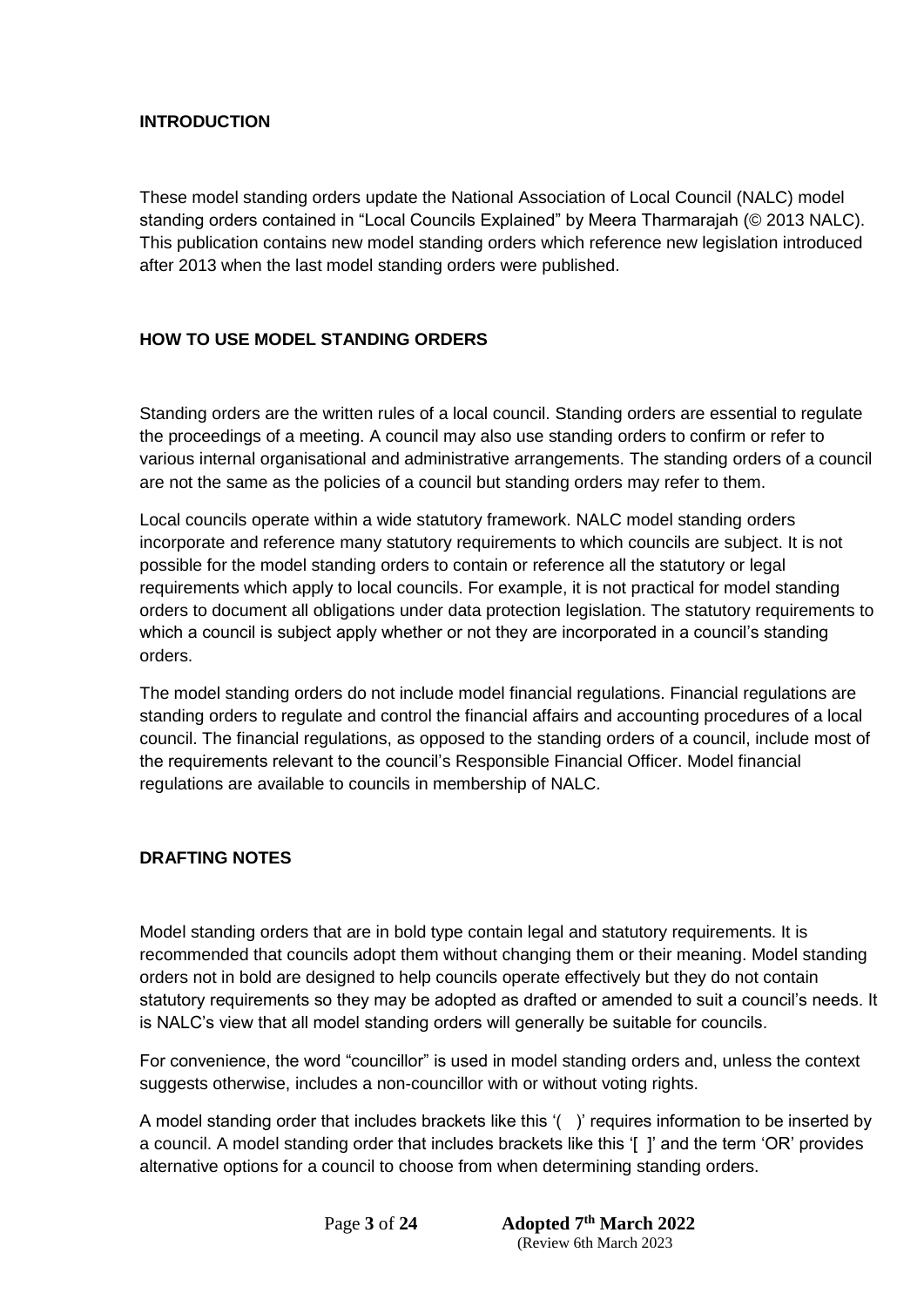#### <span id="page-3-0"></span>**RULES OF DEBATE AT MEETINGS**  $1.$

- a Motions on the agenda shall be considered in the order that they appear unless the order is changed at the discretion of the chairman of the meeting.
- b A motion (including an amendment) shall not be progressed unless it has been moved and seconded.
- c A motion on the agenda that is not moved by its proposer may be treated by the chairman of the meeting as withdrawn.
- d If a motion (including an amendment) has been seconded, it may be withdrawn by the proposer only with the consent of the seconder and the meeting.
- e An amendment is a proposal to remove or add words to a motion. It shall not negate the motion.
- f If an amendment to the original motion is carried, the original motion (as amended) becomes the substantive motion upon which further amendment(s) may be moved.
- g An amendment shall not be considered unless early verbal notice of it is given at the meeting and, if requested by the chairman of the meeting, is expressed in writing to the chairman.
- h A councillor may move an amendment to his own motion if agreed by the meeting. If a motion has already been seconded, the amendment shall be with the consent of the seconder and the meeting.
- i If there is more than one amendment to an original or substantive motion, the amendments shall be moved in the order directed by the chairman of the meeting.
- j Subject to standing order 1(k), only one amendment shall be moved and debated at a time, the order of which shall be directed by the chairman of the meeting.
- k One or more amendments may be discussed together if the chairman of the meeting considers this expedient but each amendment shall be voted upon separately.
- l A councillor may not move more than one amendment to an original or substantive motion.
- m The mover of an amendment has no right of reply at the end of debate on it.
- n Where a series of amendments to an original motion are carried, the mover of the original motion shall have a right of reply either at the end of debate on the first amendment or at the very end of debate on the final substantive motion immediately before it is put to the vote.
- o Unless permitted by the chairman of the meeting, a councillor may speak once in the debate on a motion except:
	- i. to speak on an amendment moved by another councillor;

**Page 4 of 24**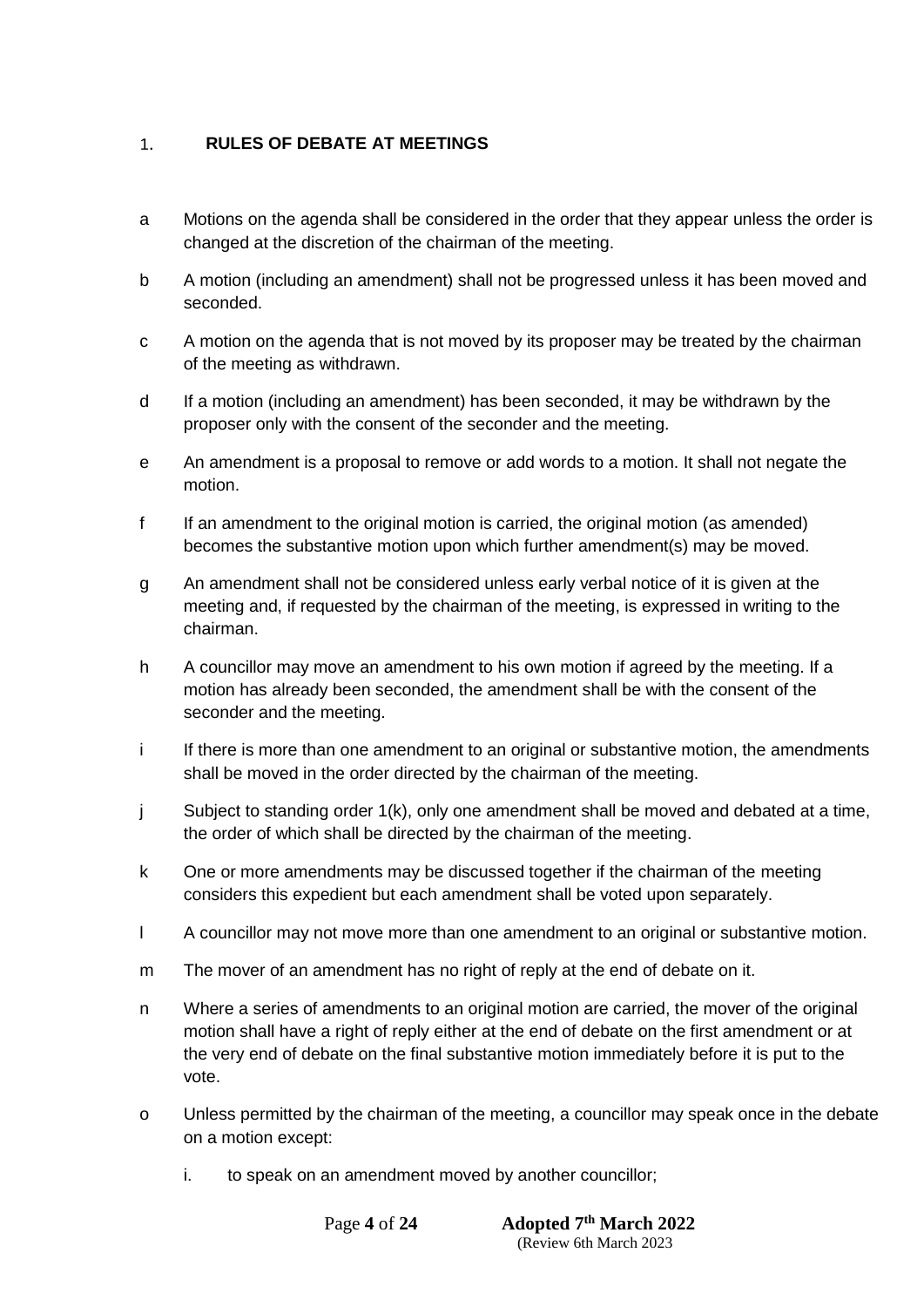- ii. to move or speak on another amendment if the motion has been amended since he last spoke;
- iii. to make a point of order;
- iv. to give a personal explanation; or
- v. to exercise a right of reply.
- p During the debate on a motion, a councillor may interrupt only on a point of order or a personal explanation and the councillor who was interrupted shall stop speaking. A councillor raising a point of order shall identify the standing order which he considers has been breached or specify the other irregularity in the proceedings of the meeting he is concerned by.
- q A point of order shall be decided by the chairman of the meeting and his decision shall be final.
- r When a motion is under debate, no other motion shall be moved except:
	- i. to amend the motion;
	- ii. to proceed to the next business;
	- iii. to adjourn the debate;
	- iv. to put the motion to a vote;
	- v. to ask a person to be no longer heard or to leave the meeting;
	- vi. to refer a motion to a committee or sub-committee for consideration;
	- vii. to exclude the public and press;
	- viii. to adjourn the meeting; or
	- ix. to suspend particular standing order(s) excepting those which reflect mandatory statutory or legal requirements.
- s Before an original or substantive motion is put to the vote, the chairman of the meeting shall be satisfied that the motion has been sufficiently debated and that the mover of the motion under debate has exercised or waived his right of reply.
- t Excluding motions moved under standing order 1(r), the contributions or speeches by a councillor shall relate only to the motion under discussion and shall not exceed 3 minutes without the consent of the chairman of the meeting.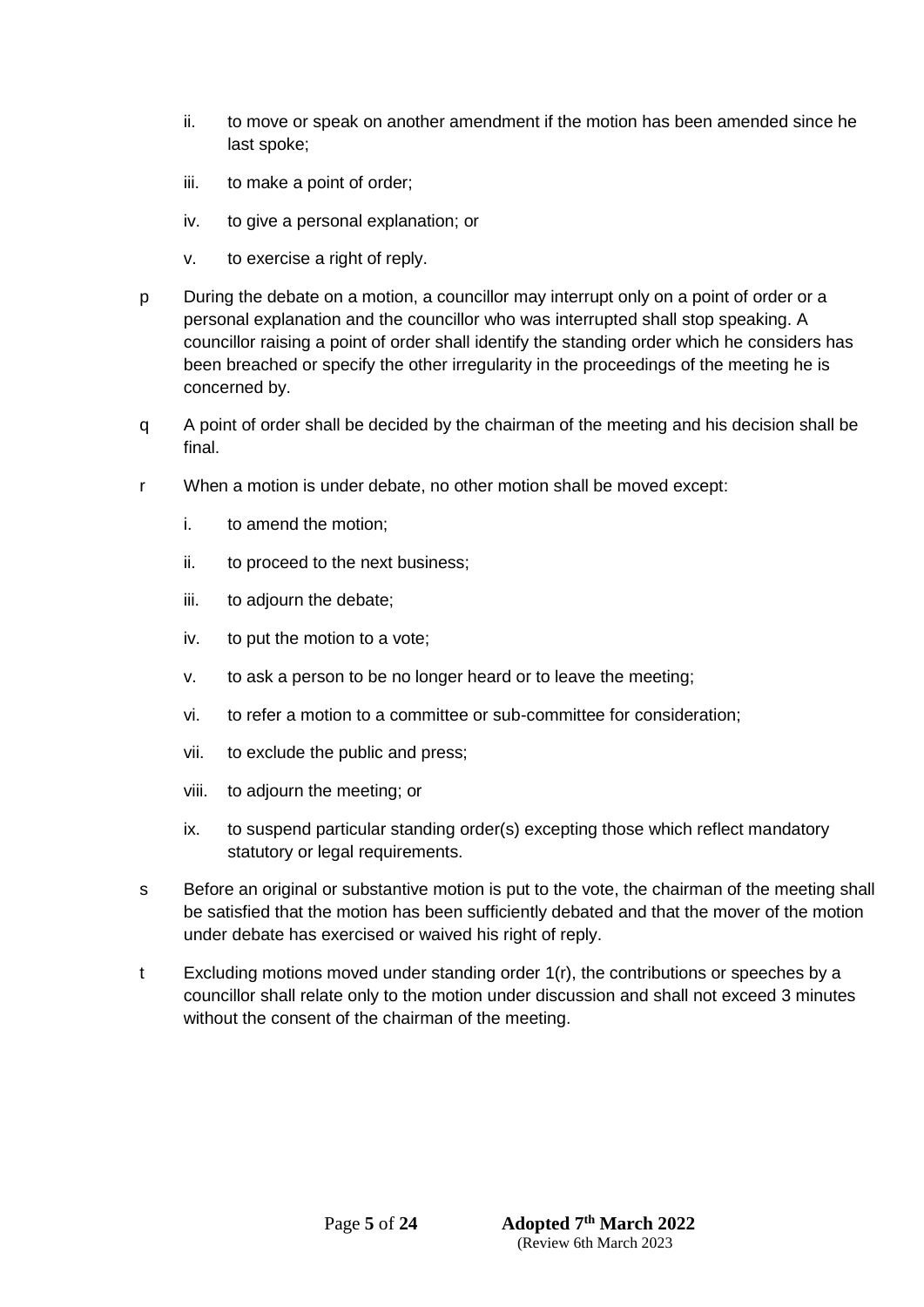#### <span id="page-5-0"></span>**DISORDERLY CONDUCT AT MEETINGS**  $2.$

- a No person shall obstruct the transaction of business at a meeting or behave offensively or improperly. If this standing order is ignored, the chairman of the meeting shall request such person(s) to moderate or improve their conduct.
- b If person(s) disregard the request of the chairman of the meeting to moderate or improve their conduct, any councillor or the chairman of the meeting may move that the person be no longer heard or be excluded from the meeting. The motion, if seconded, shall be put to the vote without discussion.
- c If a resolution made under standing order 2(b) is ignored, the chairman of the meeting may take further reasonable steps to restore order or to progress the meeting. This may include temporarily suspending or closing the meeting.

#### <span id="page-5-1"></span>**MEETINGS GENERALLY**  $3.$

Full Council meetings Committee meetings Sub-committee meetings

- a **Meetings shall not take place in premises which at the time of the meeting are used for the supply of alcohol, unless no other premises are available free of charge or at a reasonable cost.**
- b **The minimum three clear days for notice of a meeting does not include the day on which notice was issued, the day of the meeting, a Sunday, a day of the Christmas break, a day of the Easter break or of a bank holiday or a day appointed for public thanksgiving or mourning.**
- c **The minimum three clear days' public notice for a meeting does not include the day on which the notice was issued or the day of the meeting unless the meeting is convened at shorter notice**
- ● d **Meetings shall be open to the public unless their presence is prejudicial to the public interest by reason of the confidential nature of the business to be transacted or for other special reasons. The public's exclusion from part or all of a meeting shall be by a resolution which shall give reasons for the public's exclusion.**
	- e Members of the public may make representations, answer questions and give evidence at a meeting which they are entitled to attend in respect of the business on the agenda.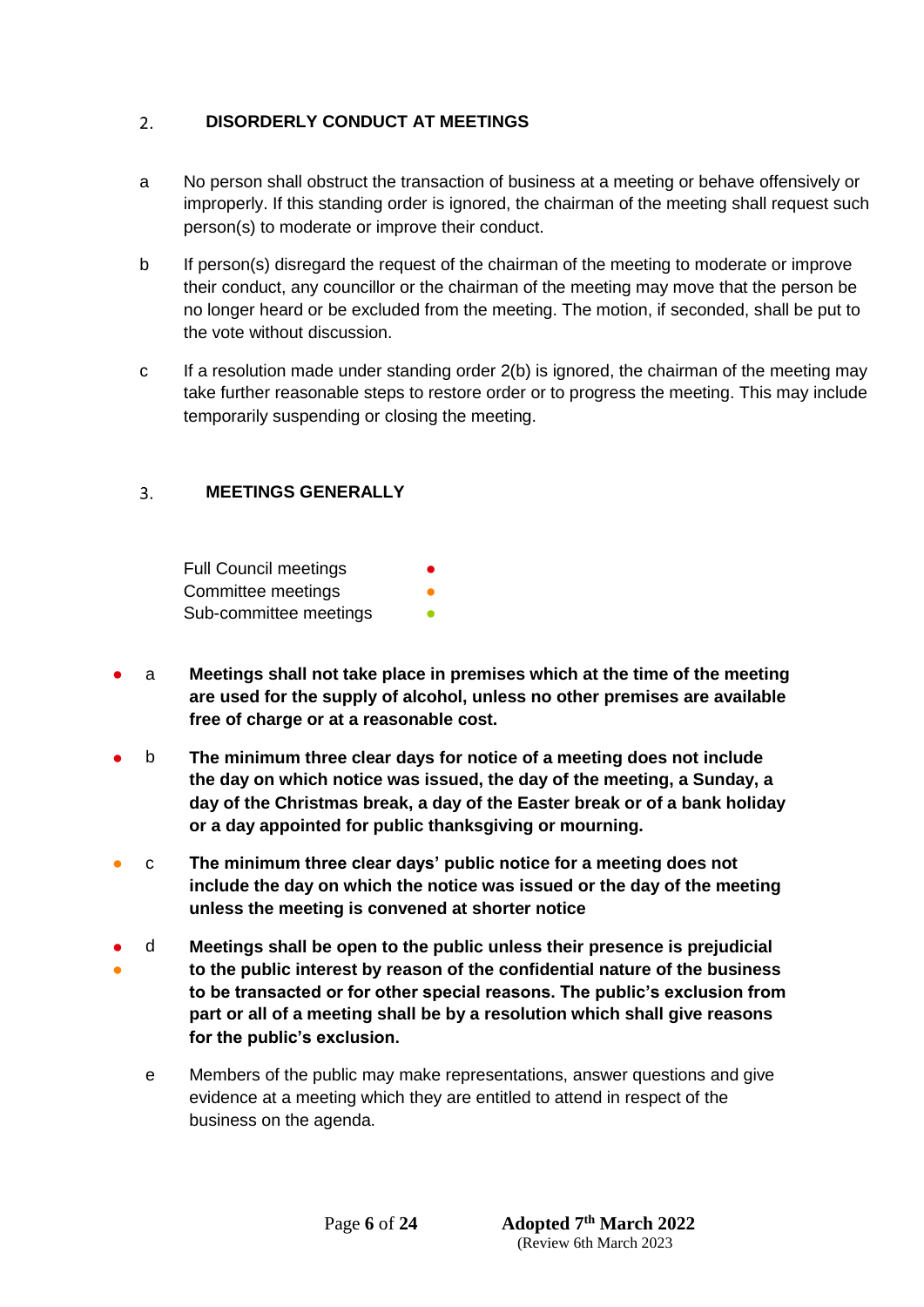- f The period of time designated for public participation at a meeting in accordance with standing order 3(e) shall not exceed 15 minutes unless directed by the chairman of the meeting.
- g Subject to standing order 3(f), a member of the public shall not speak for more than 3 minutes.
- h In accordance with standing order 3(e), a question shall not require a response at the meeting nor start a debate on the question. The chairman of the meeting may direct that a written or oral response be given.
- i A person shall raise his hand when requesting to speak.
- j A person who speaks at a meeting shall direct his comments to the chairman of the meeting.
- k Only one person is permitted to speak at a time. If more than one person wants to speak, the chairman of the meeting shall direct the order of speaking.
- ● l **Subject to standing order 3(m), a person who attends a meeting is permitted to report on the meeting whilst the meeting is open to the public. To "report" means to film, photograph, make an audio recording of meeting proceedings, use any other means for enabling persons not present to see or hear the meeting as it takes place or later or to report or to provide oral or written commentary about the meeting so that the report or commentary is available as the meeting takes place or later to persons not present.**
- ● m **A person present at a meeting may not provide an oral report or oral commentary about a meeting as it takes place without permission.**
- ● n **The press shall be provided with reasonable facilities for the taking of their report of all or part of a meeting at which they are entitled to be present.**
- o **Subject to standing orders which indicate otherwise, anything authorised or required to be done by, to or before the Chairman of the Council may in his absence be done by, to or before the Vice-Chairman of the Council (if there is one).**
- p **The Chairman of the Council, if present, shall preside at a meeting. If the Chairman is absent from a meeting, the Vice-Chairman of the Council (if there is one) if present, shall preside. If both the Chairman and the Vice-Chairman are absent from a meeting, a councillor as chosen by the councillors present at the meeting shall preside at the meeting.**
- ● ● q **Subject to a meeting being quorate, all questions at a meeting shall be decided by a majority of the councillors and non-councillors with voting rights present and voting.**
- ● r **The chairman of a meeting may give an original vote on any matter put to the vote, and in the case of an equality of votes may exercise his casting**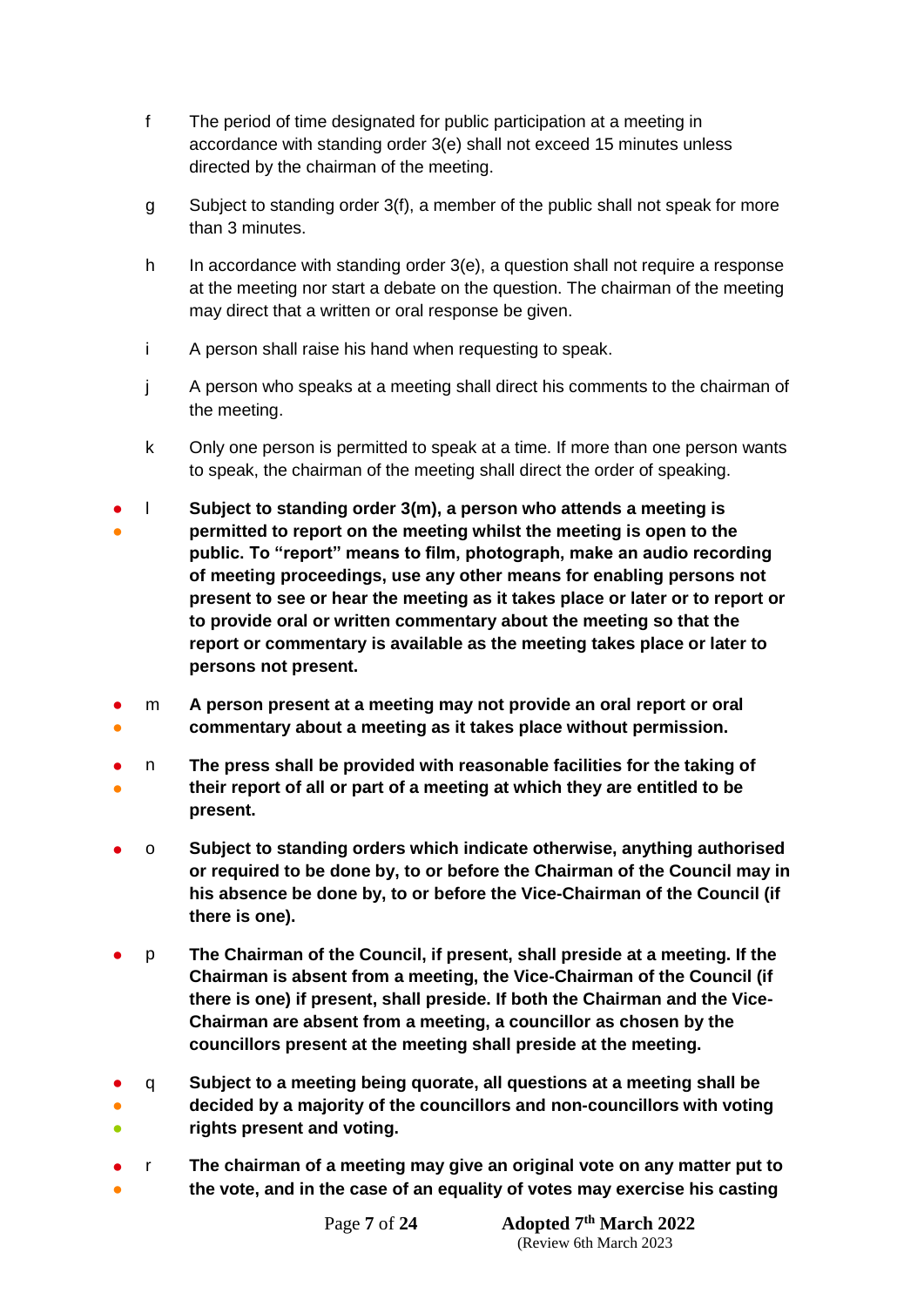## vote whether or not he gave an original vote.

*See standing orders 5(h) and (i) for the different rules that apply in the election of the Chairman of the Council at the annual meeting of the Council.*

- s **Unless standing orders provide otherwise, voting on a question shall be by a show of hands. At the request of a councillor, the voting on any question shall be recorded so as to show whether each councillor present and voting gave his vote for or against that question.** Such a request shall be made before moving on to the next item of business on the agenda.
	- t The minutes of a meeting shall include an accurate record of the following:
		- i. the time and place of the meeting;
		- ii. the names of councillors who are present and the names of councillors who are absent;
		- iii. interests that have been declared by councillors and non-councillors with voting rights;
		- iv. the grant of dispensations (if any) to councillors and non-councillors with voting rights:
		- v. whether a councillor or non-councillor with voting rights left the meeting when matters that they held interests in were being considered;
		- vi. if there was a public participation session; and
		- vii. the resolutions made.
- u **A councillor or a non-councillor with voting rights who has a disclosable**
- ● **pecuniary interest or another interest as set out in the Council's code of conduct in a matter being considered at a meeting is subject to statutory limitations or restrictions under the code on his right to participate and vote on that matter.**
- v **No business may be transacted at a meeting unless at least one-third of the whole number of members of the Council are present and in no case shall the quorum of a meeting be less than three.**

*See standing order 4d(viii) for the quorum of a committee or sub-committee meeting.*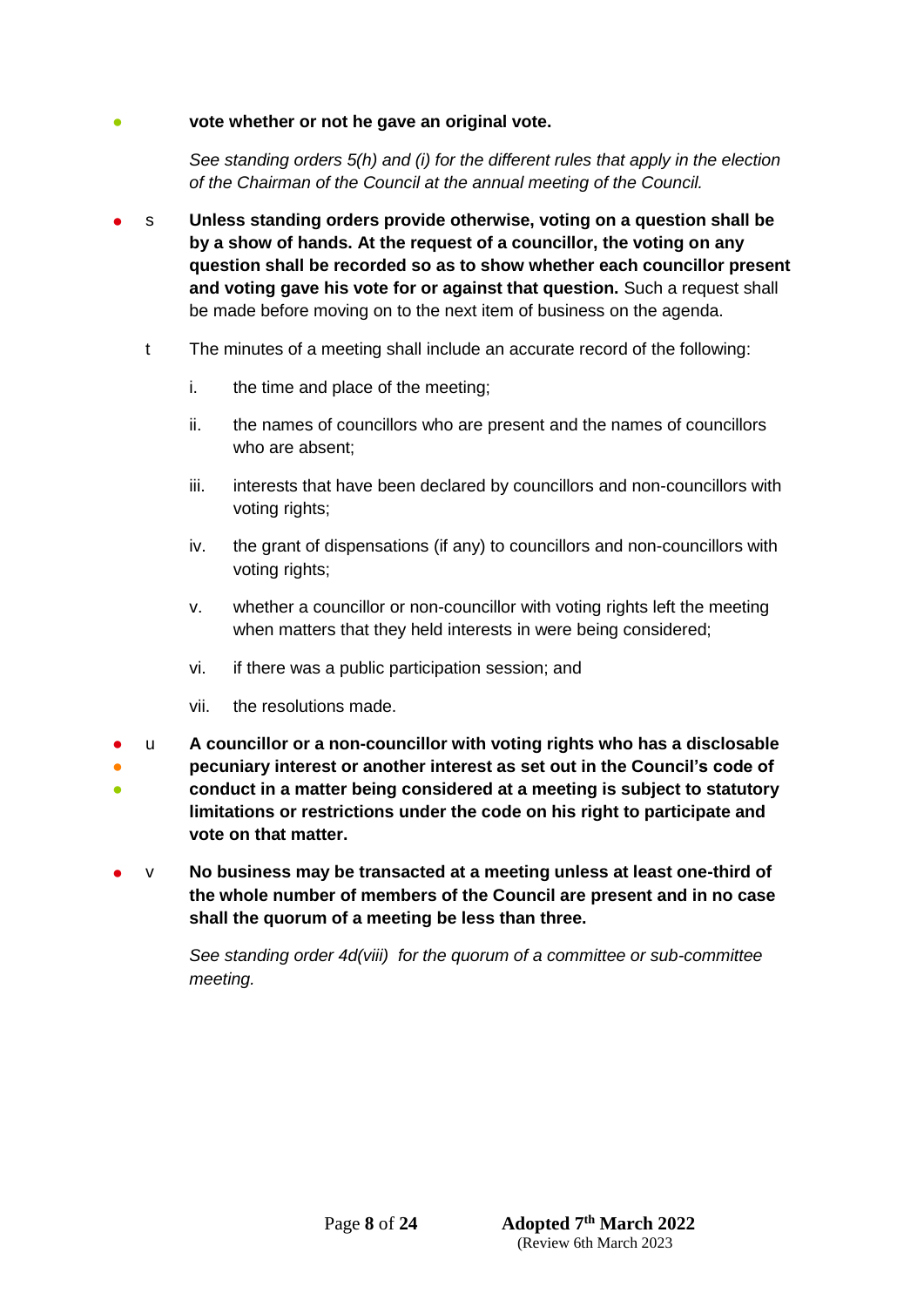- w **If a meeting is or becomes inquorate no business shall be transacted** and
- the meeting shall be closed. The business on the agenda for the meeting shall
- be adjourned to another meeting.
	- x A meeting shall not exceed a period of 2 hours.

#### <span id="page-8-0"></span> $\overline{4}$ . **COMMITTEES AND SUB-COMMITTEES**

- a **Unless the Council determines otherwise, a committee may appoint a sub-committee whose terms of reference and members shall be determined by the committee.**
- b **The members of a committee may include non-councillors unless it is a committee which regulates and controls the finances of the Council.**
- c **Unless the Council determines otherwise, all the members of an advisory committee and a sub-committee of the advisory committee may be non-councillors.**
- d The Council may appoint standing committees or other committees as may be necessary, and:
	- i. shall determine their terms of reference;
	- ii. shall determine the number and time of the ordinary meetings of a standing committee up until the date of the next annual meeting of the Council;
	- iii. shall permit a committee, other than in respect of the ordinary meetings of a committee, to determine the number and time of its meetings;
	- iv. shall, subject to standing orders 4(b) and (c), appoint and determine the terms of office of members of such a committee;
	- v. may, subject to standing orders 4(b) and (c), appoint and determine the terms of office of the substitute members to a committee whose role is to replace the ordinary members at a meeting of a committee if the ordinary members of the committee confirm to the Proper Officer 2 days before the meeting that they are unable to attend;
	- vi. shall, after it has appointed the members of a standing committee, appoint the chairman of the standing committee;
	- vii. shall permit a committee other than a standing committee, to appoint its own chairman at the first meeting of the committee;
	- viii. shall determine the place, notice requirements and quorum for a meeting of a committee and a sub-committee which, in both cases, shall be no less than three;
	- ix. shall determine if the public may participate at a meeting of a committee;
	- x. shall determine if the public and press are permitted to attend the meetings of a subcommittee and also the advance public notice requirements, if any, required for the meetings of a sub-committee;

**Page 9 of 24**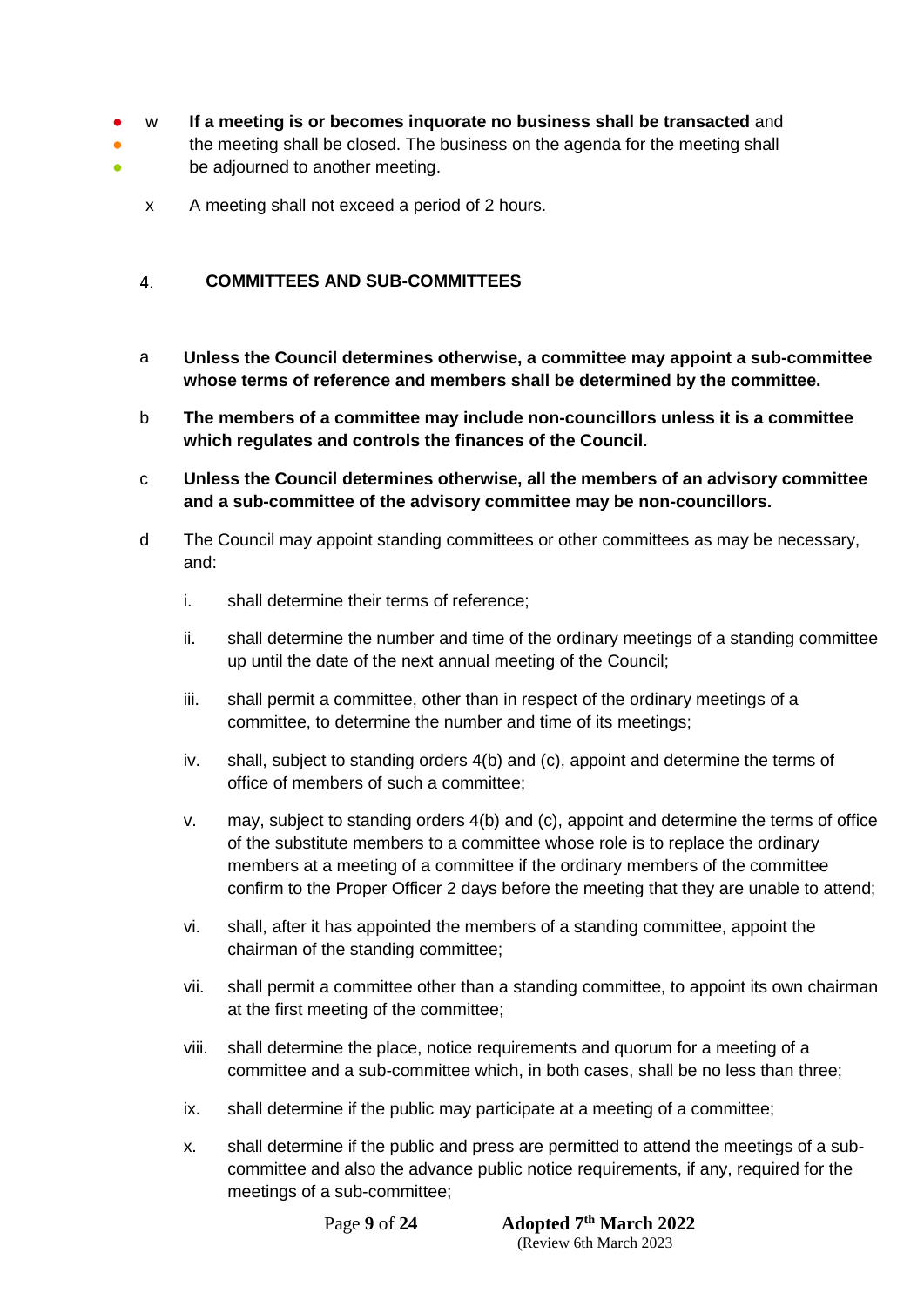- xi. shall determine if the public may participate at a meeting of a sub-committee that they are permitted to attend; and
- xii. may dissolve a committee or a sub-committee.

#### <span id="page-9-0"></span>**ORDINARY COUNCIL MEETINGS**   $5<sub>1</sub>$

- a **In an election year, the annual meeting of the Council shall be held on or within 14 days following the day on which the councillors elected take office.**
- b **In a year which is not an election year, the annual meeting of the Council shall be held on such day in May as the Council decides.**
- c **If no other time is fixed, the annual meeting of the Council shall take place at 6pm.**
- d **In addition to the annual meeting of the Council, at least three other ordinary meetings shall be held in each year on such dates and times as the Council decides.**
- e **The first business conducted at the annual meeting of the Council shall be the election of the Chairman and Vice-Chairman (if there is one) of the Council.**
- f **The Chairman of the Council, unless he has resigned or becomes disqualified, shall continue in office and preside at the annual meeting until his successor is elected at the next annual meeting of the Council.**
- g **The Vice-Chairman of the Council, if there is one, unless he resigns or becomes disqualified, shall hold office until immediately after the election of the Chairman of the Council at the next annual meeting of the Council.**
- h **In an election year, if the current Chairman of the Council has not been re-elected as a member of the Council, he shall preside at the annual meeting until a successor Chairman of the Council has been elected. The current Chairman of the Council shall not have an original vote in respect of the election of the new Chairman of the Council but shall give a casting vote in the case of an equality of votes.**
- i **In an election year, if the current Chairman of the Council has been re-elected as a member of the Council, he shall preside at the annual meeting until a new Chairman of the Council has been elected. He may exercise an original vote in respect of the election of the new Chairman of the Council and shall give a casting vote in the case of an equality of votes.**
- j Following the election of the Chairman of the Council and Vice-Chairman (if there is one) of the Council at the annual meeting, the business shall include:
	- i. **In an election year, delivery by the Chairman of the Council and councillors of their acceptance of office forms unless the Council resolves for this to be done at a later date. In a year which is not an election year, delivery by the Chairman of the Council of his acceptance of office form unless the Council resolves for this to be done at a later date;**

**Page 10 of 24**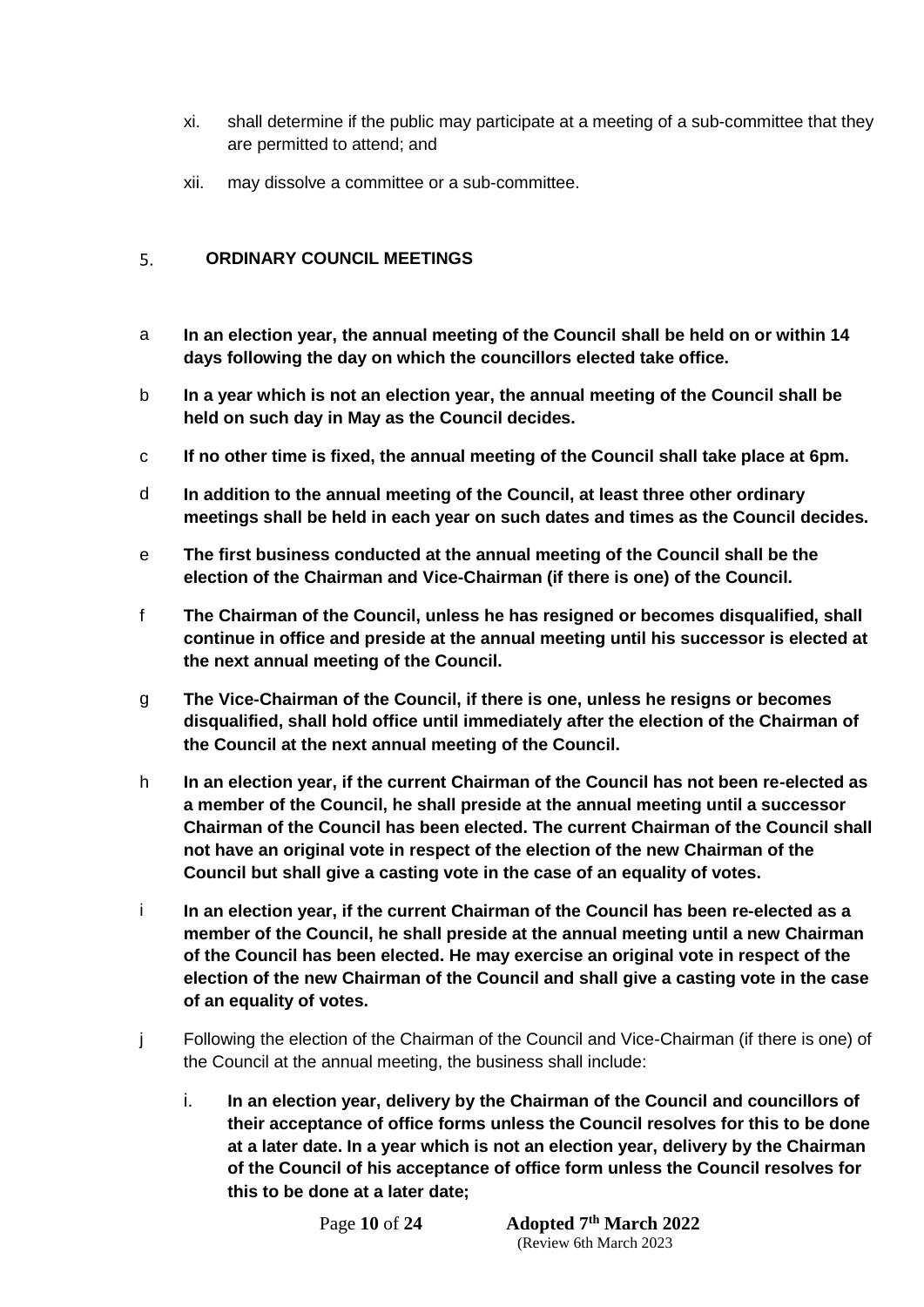- ii. Confirmation of the accuracy of the minutes of the last meeting of the Council;
- iii. Receipt of the minutes of the last meeting of a committee;
- iv. Consideration of the recommendations made by a committee;
- v. Review of delegation arrangements to committees, sub-committees, staff and other local authorities;
- vi. Review of the terms of reference for committees;
- vii. Appointment of members to existing committees;
- viii. Appointment of any new committees in accordance with standing order 4;
- ix. Review and adoption of appropriate standing orders and financial regulations;
- x. Review of arrangements (including legal agreements) with other local authorities, notfor-profit bodies and businesses.
- xi. Review of representation on or work with external bodies and arrangements for reporting back;
- xii. In an election year, to make arrangements with a view to the Council becoming eligible to exercise the general power of competence in the future;
- xiii. Review of inventory of land and other assets including buildings and office equipment;
- xiv. Confirmation of arrangements for insurance cover in respect of all insurable risks;
- xv. Review of the Council's and/or staff subscriptions to other bodies;
- xvi. Review of the Council's complaints procedure;
- xvii. Review of the Council's policies, procedures and practices in respect of its obligations under freedom of information and data protection legislation (*see also standing orders 11, 20 and 21*);
- xviii. Review of the Council's policy for dealing with the press/media;
- xix. Review of the Council's employment policies and procedures;
- xx. Review of the Council's expenditure incurred under s.137 of the Local Government Act 1972 or the general power of competence.
- xxi. Determining the time and place of ordinary meetings of the Council up to and including the next annual meeting of the Council.

## <span id="page-10-0"></span>6. **EXTRAORDINARY MEETINGS OF THE COUNCIL, COMMITTEES AND SUB-COMMITTEES**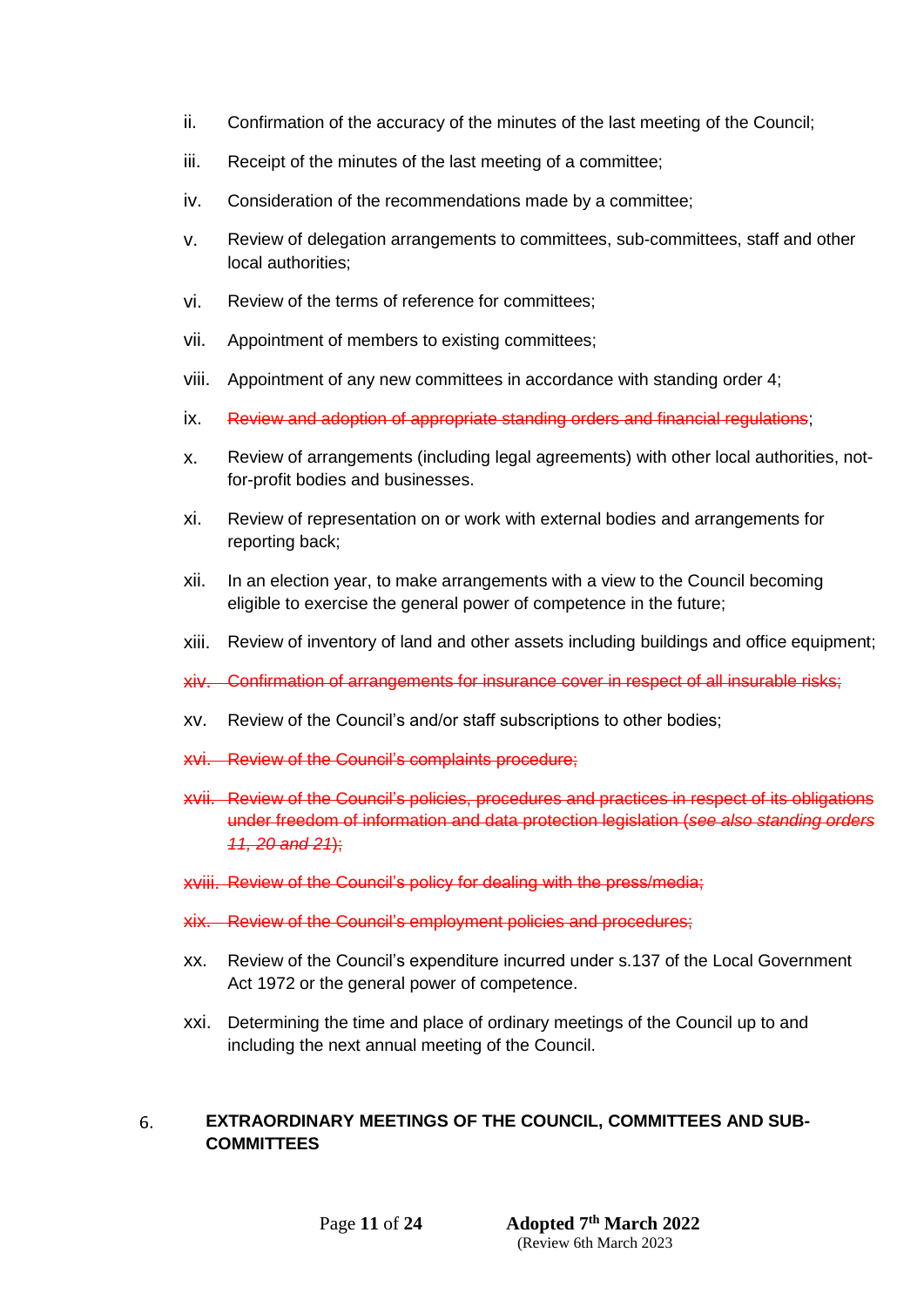- a **The Chairman of the Council may convene an extraordinary meeting of the Council at any time.**
- b **If the Chairman of the Council does not call an extraordinary meeting of the Council within seven days of having been requested in writing to do so by two councillors, any two councillors may convene an extraordinary meeting of the Council. The public notice giving the time, place and agenda for such a meeting shall be signed by the two councillors.**
- c The chairman of a committee [or a sub-committee] may convene an extraordinary meeting of the committee [or the sub-committee] at any time.
- d If the chairman of a committee [or a sub-committee] does not call an extraordinary meeting within 3 days of having been requested to do so by 5 members any 3 members of the committee may convene an extraordinary meeting of the committee.

#### <span id="page-11-0"></span> $\overline{7}$ . **PREVIOUS RESOLUTIONS**

- a A resolution shall not be reversed within six months except either by a special motion, which requires written notice by at least 5 councillors to be given to the Proper Officer in accordance with standing order 9, or by a motion moved in pursuance of the recommendation of a committee or a sub-committee.
- b When a motion moved pursuant to standing order 7(a) has been disposed of, no similar motion may be moved for a further six months.

#### <span id="page-11-1"></span>8. **VOTING ON APPOINTMENTS**

a Where more than two persons have been nominated for a position to be filled by the Council and none of those persons has received an absolute majority of votes in their favour, the name of the person having the least number of votes shall be struck off the list and a fresh vote taken. This process shall continue until a majority of votes is given in favour of one person. A tie in votes may be settled by the casting vote exercisable by the chairman of the meeting.

## <span id="page-11-2"></span>9. **MOTIONS FOR A MEETING THAT REQUIRE WRITTEN NOTICE TO BE GIVEN TO THE PROPER OFFICER**

a A motion shall relate to the responsibilities of the meeting for which it is tabled and in any event shall relate to the performance of the Council's statutory functions, powers and obligations or an issue which specifically affects the Council's area or its residents.

Page 12 of 24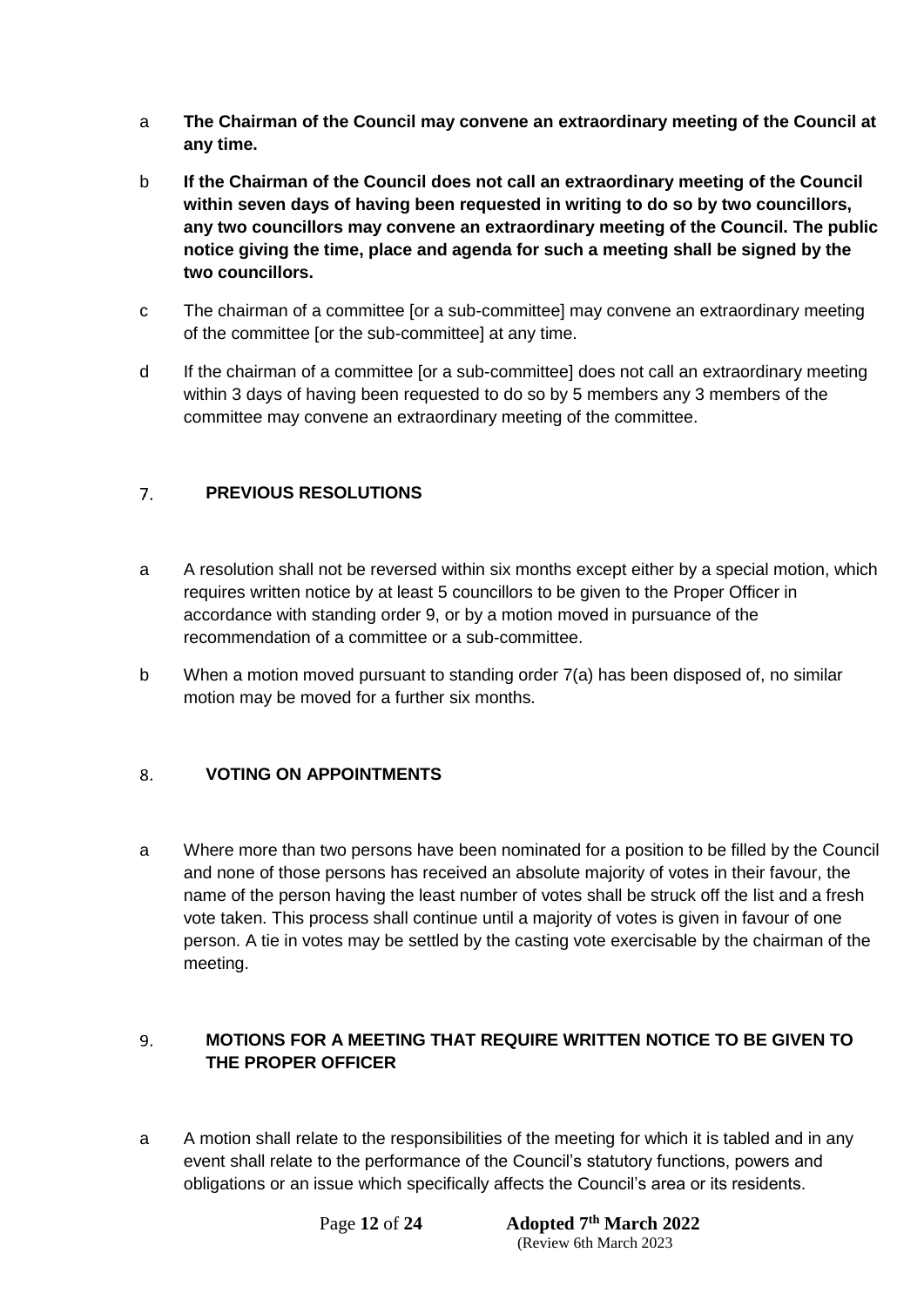- b No motion may be moved at a meeting unless it is on the agenda and the mover has given written notice of its wording to the Proper Officer at least 5 clear days before the meeting. Clear days do not include the day of the notice or the day of the meeting.
- c The Proper Officer may, before including a motion on the agenda received in accordance with standing order 9(b), correct obvious grammatical or typographical errors in the wording of the motion.
- d If the Proper Officer considers the wording of a motion received in accordance with standing order 9(b) is not clear in meaning, the motion shall be rejected until the mover of the motion resubmits it, so that it can be understood, in writing, to the Proper Officer at least 3 clear days before the meeting.
- e If the wording or subject of a proposed motion is considered improper, the Proper Officer shall consult with the chairman of the forthcoming meeting or, as the case may be, the councillors who have convened the meeting, to consider whether the motion shall be included in the agenda or rejected.
- f The decision of the Proper Officer as to whether or not to include the motion on the agenda shall be final.
- g Motions received shall be recorded and numbered in the order that they are received.
- h Motions rejected shall be recorded with an explanation by the Proper Officer of the reason for rejection.

#### <span id="page-12-0"></span> $10<sub>1</sub>$ **MOTIONS AT A MEETING THAT DO NOT REQUIRE WRITTEN NOTICE**

- a The following motions may be moved at a meeting without written notice to the Proper Officer:
	- i. to correct an inaccuracy in the draft minutes of a meeting;
	- ii. to move to a vote;
	- iii. to defer consideration of a motion;
	- iv. to refer a motion to a particular committee or sub-committee;
	- v. to appoint a person to preside at a meeting;
	- vi. to change the order of business on the agenda;
	- vii. to proceed to the next business on the agenda;
	- viii. to require a written report;
	- ix. to appoint a committee or sub-committee and their members;
	- x. to extend the time limits for speaking;

Page 13 of 24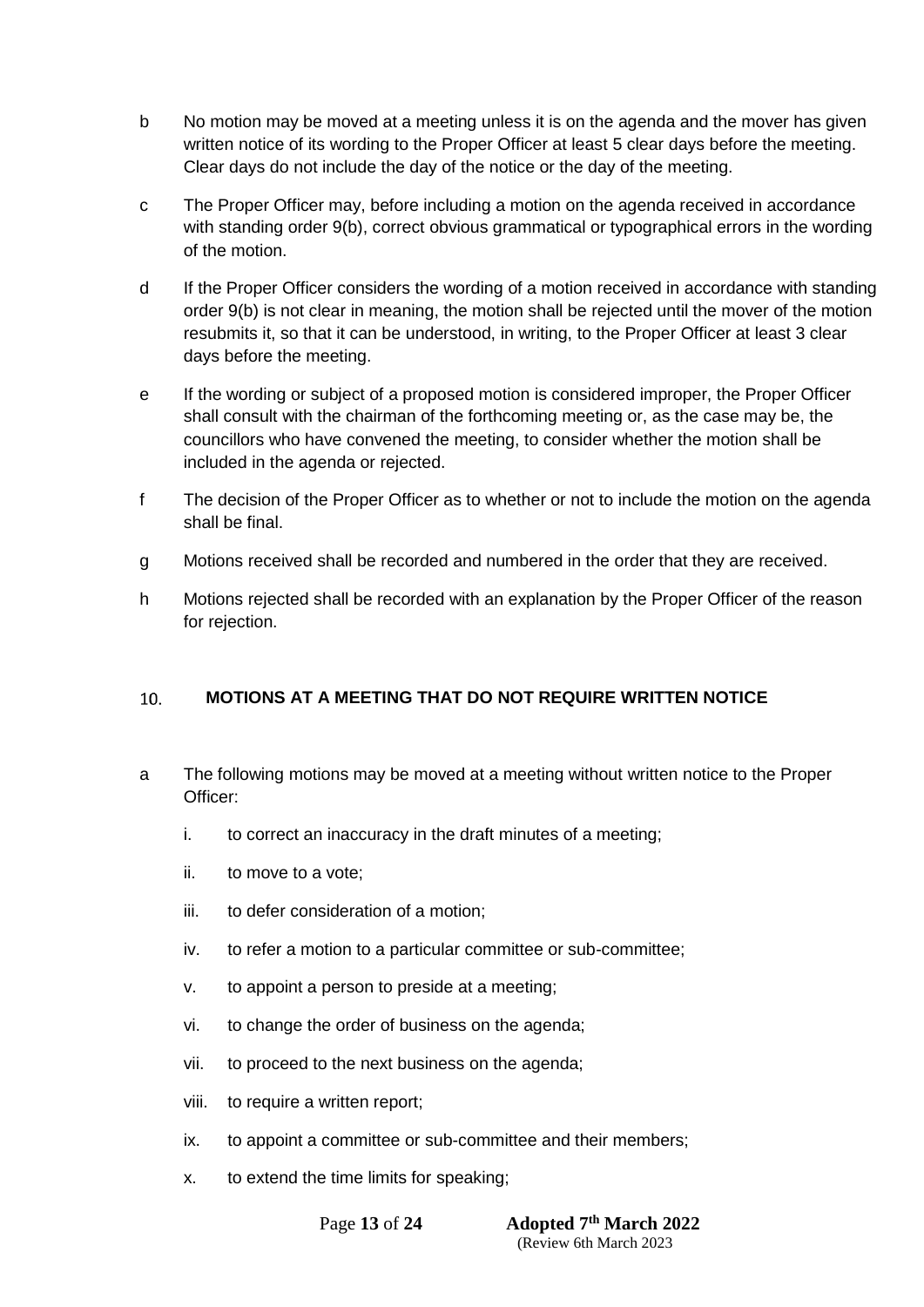- xi. to exclude the press and public from a meeting in respect of confidential or other information which is prejudicial to the public interest;
- xii. to not hear further from a councillor or a member of the public;
- xiii. to exclude a councillor or member of the public for disorderly conduct;
- xiv. to temporarily suspend the meeting;
- xv. to suspend a particular standing order (unless it reflects mandatory statutory or legal requirements);
- xvi. to adjourn the meeting; or
- xvii. to close the meeting.

#### <span id="page-13-0"></span> $11<sub>1</sub>$ **MANAGEMENT OF INFORMATION**

*See also standing order 20.*

- a **The Council shall have in place and keep under review, technical and organisational measures to keep secure information (including personal data) which it holds in paper and electronic form. Such arrangements shall include deciding who has access to personal data and encryption of personal data.**
- b **The Council shall have in place, and keep under review, policies for the retention and safe destruction of all information (including personal data) which it holds in paper and electronic form. The Council's retention policy shall confirm the period for which information (including personal data) shall be retained or if this is not possible the criteria used to determine that period (e.g. the Limitation Act 1980).**
- c **The agenda, papers that support the agenda and the minutes of a meeting shall not disclose or otherwise undermine confidential information or personal data without legal justification.**
- d **Councillors, staff, the Council's contractors and agents shall not disclose confidential information or personal data without legal justification.**

#### <span id="page-13-1"></span>**DRAFT MINUTES**   $12.$

Full Council meetings Committee meetings Sub-committee meetings

a If the draft minutes of a preceding meeting have been served on councillors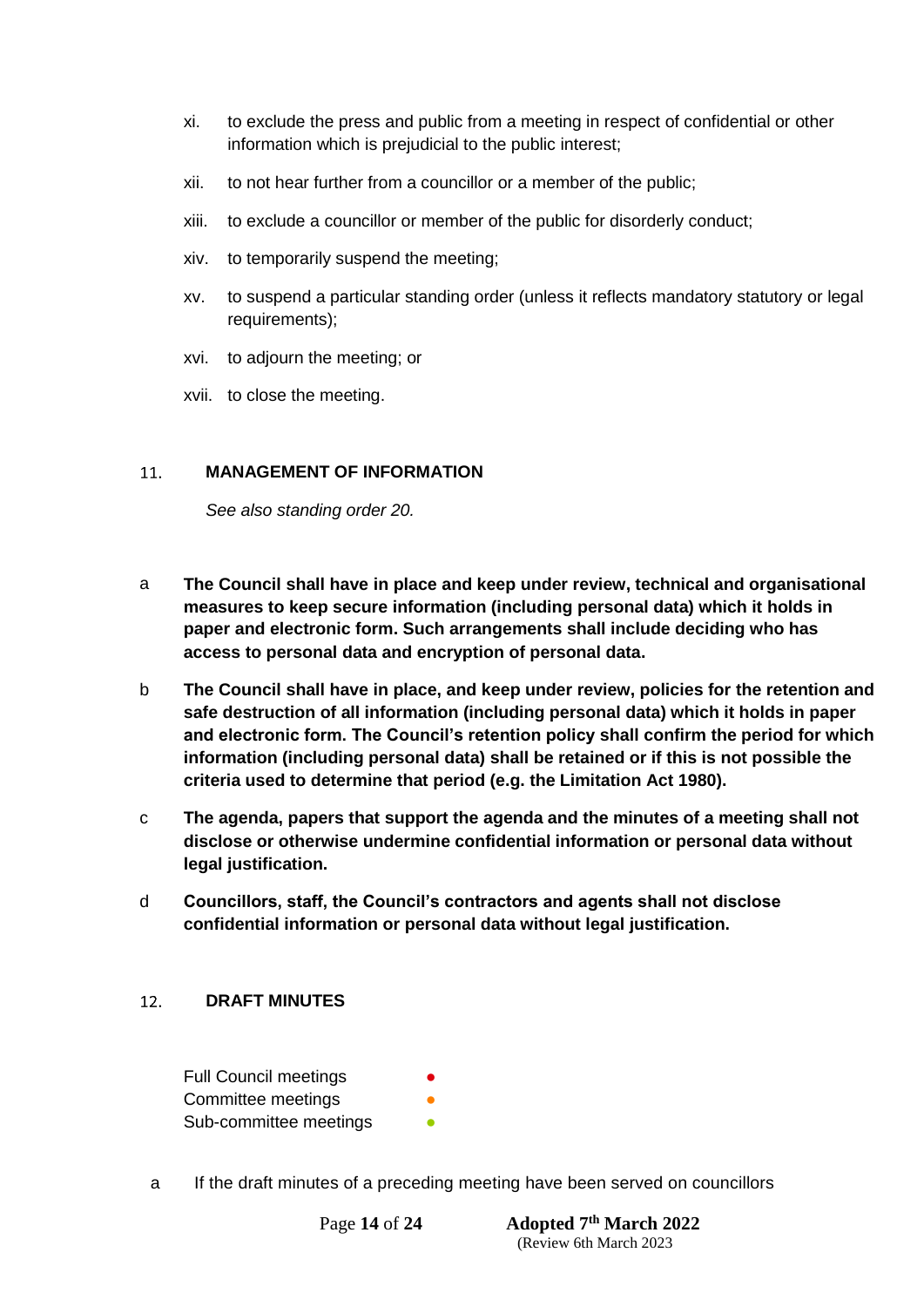with the agenda to attend the meeting at which they are due to be approved for accuracy, they shall be taken as read.

- b There shall be no discussion about the draft minutes of a preceding meeting except in relation to their accuracy. A motion to correct an inaccuracy in the draft minutes shall be moved in accordance with standing order 10(a)(i).
- c The accuracy of draft minutes, including any amendment(s) made to them, shall be confirmed by resolution and shall be signed by the chairman of the meeting and stand as an accurate record of the meeting to which the minutes relate.
- d If the chairman of the meeting does not consider the minutes to be an accurate record of the meeting to which they relate, he shall sign the minutes and include a paragraph in the following terms or to the same effect:

"The chairman of this meeting does not believe that the minutes of the meeting of the ( ) held on [date] in respect of ( ) were a correct record but his view was not upheld by the meeting and the minutes are confirmed as an accurate record of the proceedings."

- ● ● e **If the Council's gross annual income or expenditure (whichever is higher) does not exceed £25,000, it shall publish draft minutes on a website which is publicly accessible and free of charge not later than one month after the meeting has taken place.**
	- f Subject to the publication of draft minutes in accordance with standing order 12(e) and standing order 20(a) and following a resolution which confirms the accuracy of the minutes of a meeting, the draft minutes or recordings of the meeting for which approved minutes exist shall be destroyed.

#### <span id="page-14-0"></span>13. **CODE OF CONDUCT AND DISPENSATIONS**

*See also standing order 3(u).*

- a All councillors and non-councillors with voting rights shall observe the code of conduct adopted by the Council.
- b Unless he has been granted a dispensation, a councillor or non-councillor with voting rights shall withdraw from a meeting when it is considering a matter in which he has a disclosable pecuniary interest. He may return to the meeting after it has considered the matter in which

Page 15 of 24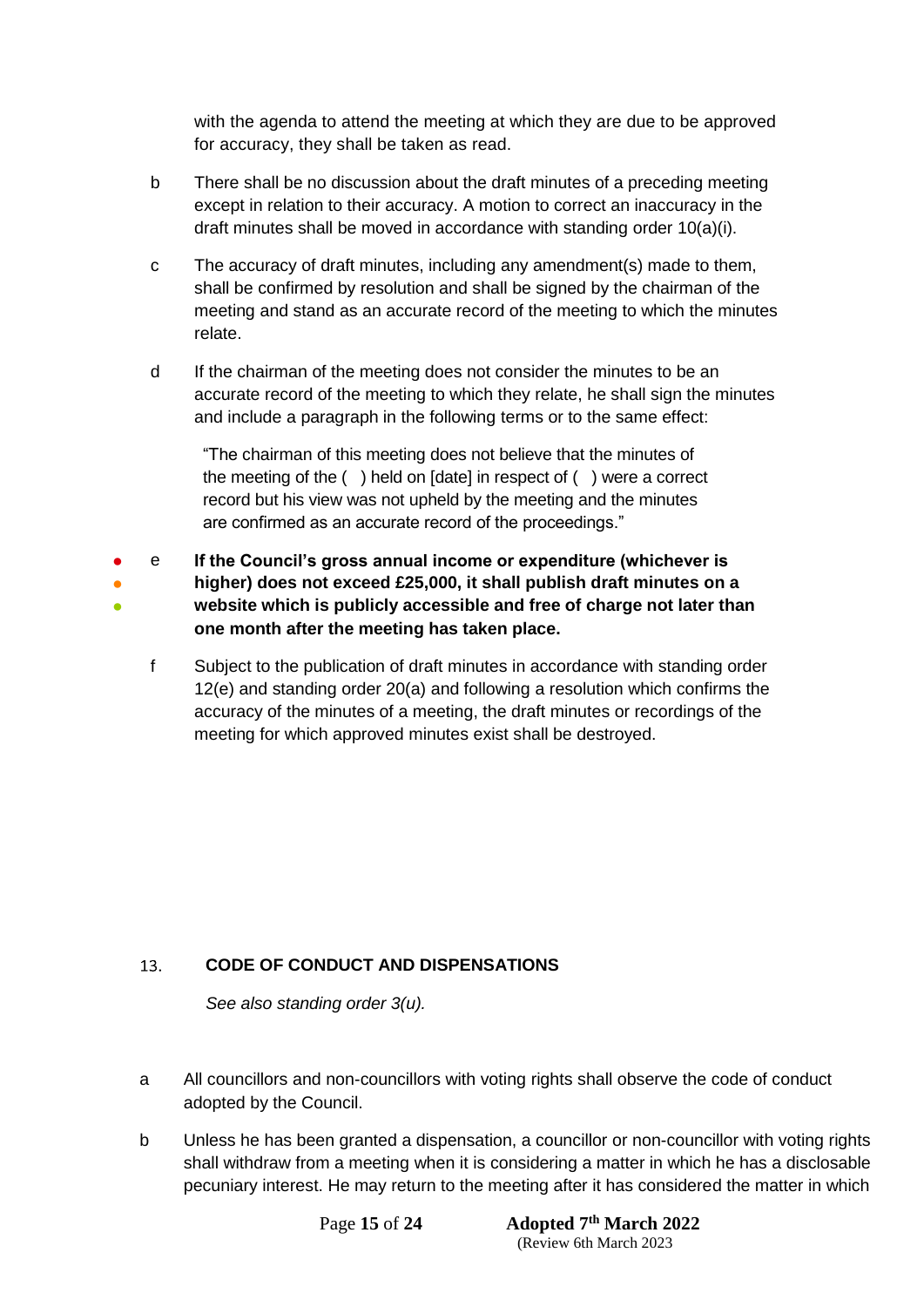he had the interest.

- c Unless he has been granted a dispensation, a councillor or non-councillor with voting rights shall withdraw from a meeting when it is considering a matter in which he has another interest if so required by the Council's code of conduct. He may return to the meeting after it has considered the matter in which he had the interest.
- d **Dispensation requests shall be in writing and submitted to the Proper Officer** as soon as possible before the meeting, or failing that, at the start of the meeting for which the dispensation is required.
- e A decision as to whether to grant a dispensation shall be made by the Proper Officer and that decision is final.
- f A dispensation request shall confirm:
	- i. the description and the nature of the disclosable pecuniary interest or other interest to which the request for the dispensation relates:
	- ii. whether the dispensation is required to participate at a meeting in a discussion only or a discussion and a vote;
	- iii. the date of the meeting or the period (not exceeding four years) for which the dispensation is sought; and
	- iv. an explanation as to why the dispensation is sought.
- g Subject to standing orders 13(d) and (f), a dispensation request shall be considered [by the Proper Officer before the meeting or, if this is not possible, at the start of the meeting for which the dispensation is required] OR [at the beginning of the meeting of the Council, or committee or sub-committee for which the dispensation is required].
- **h A dispensation may be granted in accordance with standing order 13(e) if having regard to all relevant circumstances any of the following apply:**
	- **i. without the dispensation the number of persons prohibited from participating in the particular business would be so great a proportion of the meeting transacting the business as to impede the transaction of the business;**
	- **ii. granting the dispensation is in the interests of persons living in the Council's area; or**
	- **iii. it is otherwise appropriate to grant a dispensation.**

#### <span id="page-15-0"></span> $14$ **CODE OF CONDUCT COMPLAINTS**

a Upon notification by the District or Unitary Council that it is dealing with a complaint that a councillor or non-councillor with voting rights has breached the Council's code of conduct, the Proper Officer shall, subject to standing order 11, report this to the Council.

Page **16** of 24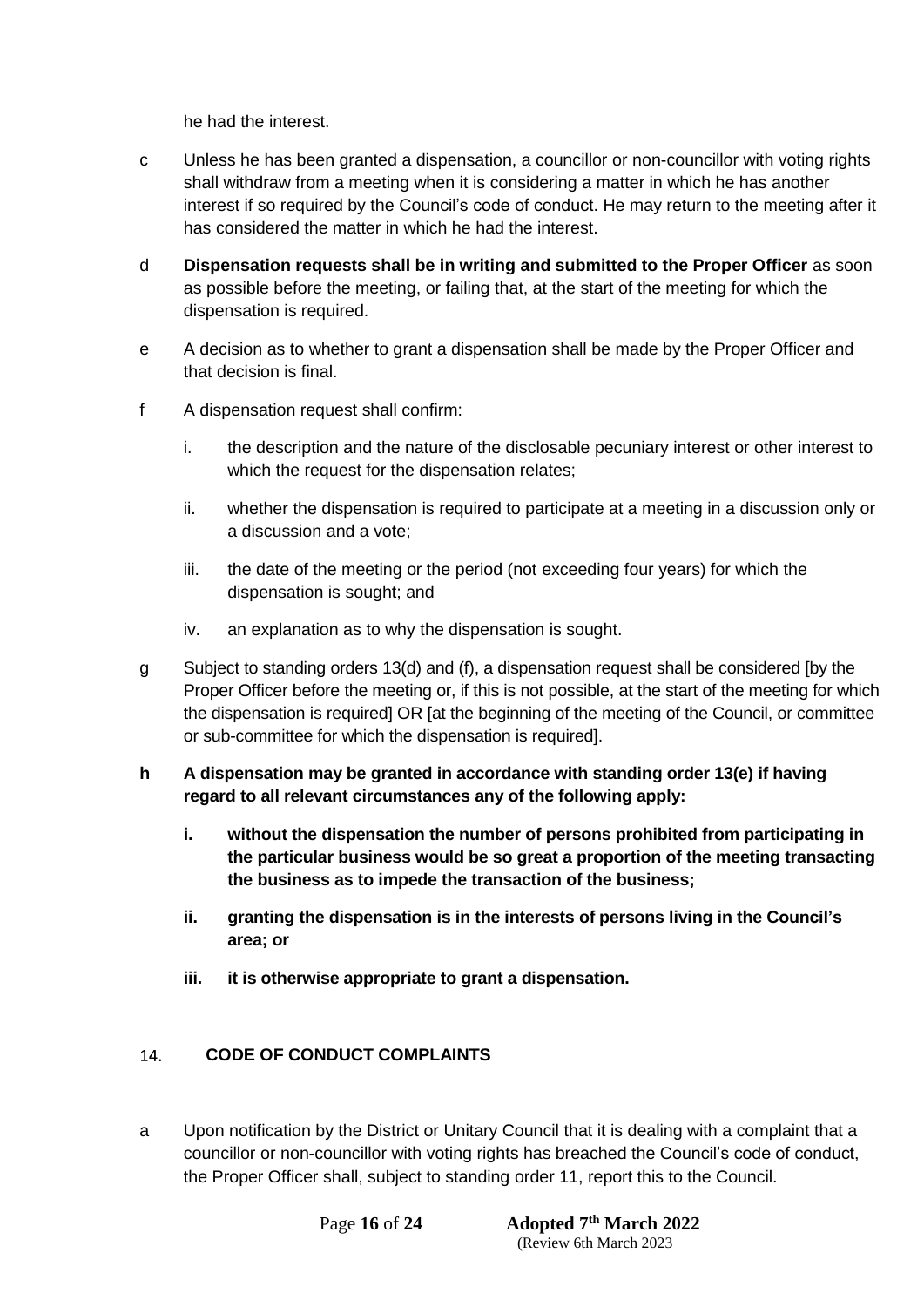- b Where the notification in standing order 14(a) relates to a complaint made by the Proper Officer, the Proper Officer shall notify the Chairman of Council of this fact, and the Chairman shall nominate another staff member to assume the duties of the Proper Officer in relation to the complaint until it has been determined and the Council has agreed what action, if any, to take in accordance with standing order 14(d).
- c The Council may:
	- i. provide information or evidence where such disclosure is necessary to investigate the complaint or is a legal requirement;
	- ii. seek information relevant to the complaint from the person or body with statutory responsibility for investigation of the matter;
- <span id="page-16-0"></span>d **Upon notification by the District or Unitary Council that a councillor or non-councillor with voting rights has breached the Council's code of conduct, the Council shall consider what, if any, action to take against him. Such action excludes disqualification or suspension from office.**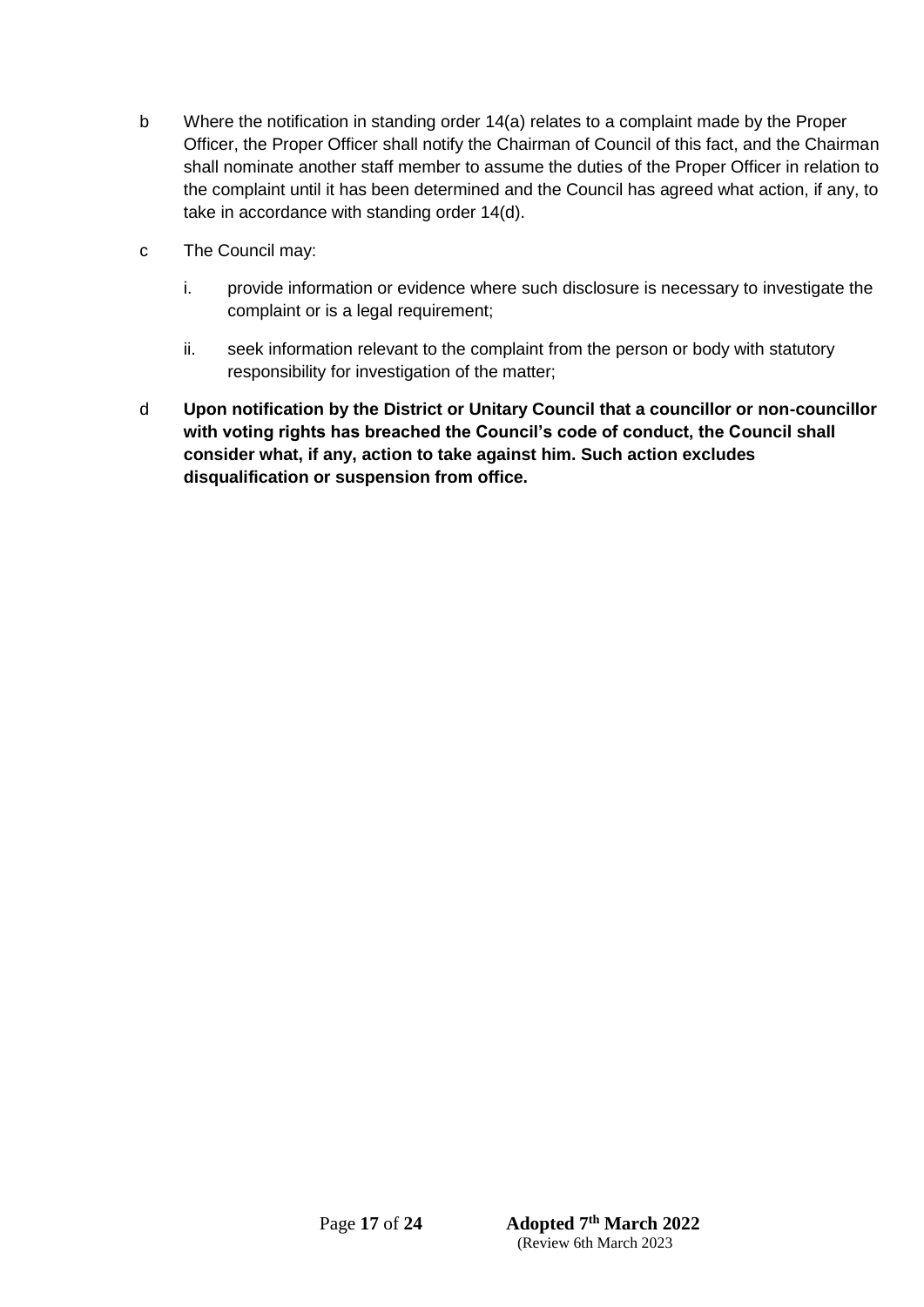#### $15.$ **PROPER OFFICER**

- a The Proper Officer shall be either (i) the clerk or (ii) other staff member(s) nominated by the Council to undertake the work of the Proper Officer when the Proper Officer is absent.
- b The Proper Officer shall:
	- i. **at least three clear days before a meeting of the council, a committee** or a subcommittee**,**
		- **serve on councillors by delivery or post at their residences or by email authenticated in such manner as the Proper Officer thinks fit, a signed summons confirming the time, place and the agenda (provided the councillor has consented to service by email), and**
		- **Provide, in a conspicuous place, public notice of the time, place and agenda (provided that the public notice with agenda of an extraordinary meeting of the Council convened by councillors is signed by them).**

*See standing order 3(b) for the meaning of clear days for a meeting of a full council and standing order 3(c) for the meaning of clear days for a meeting of a committee;*

- ii. subject to standing order 9, include on the agenda all motions in the order received unless a councillor has given written notice at least 5 days before the meeting confirming his withdrawal of it;
- iii. **convene a meeting of the Council for the election of a new Chairman of the Council, occasioned by a casual vacancy in his office;**
- iv. **facilitate inspection of the minute book by local government electors;**
- v. **receive and retain copies of byelaws made by other local authorities;**
- vi. hold acceptance of office forms from councillors;
- vii. hold a copy of every councillor's register of interests;
- viii. assist with responding to requests made under freedom of information legislation and rights exercisable under data protection legislation, in accordance with the Council's relevant policies and procedures;
- ix. liaise, as appropriate, with the Council's Data Protection Officer (if there is one);
- x. receive and send general correspondence and notices on behalf of the Council except where there is a resolution to the contrary;
- xi. assist in the organisation of, storage of, access to, security of and destruction of information held by the Council in paper and electronic form subject to the requirements of data protection and freedom of information legislation and other legitimate requirements (e.g. the Limitation Act 1980);
- xii. arrange for legal deeds to be executed;

Page **18** of 24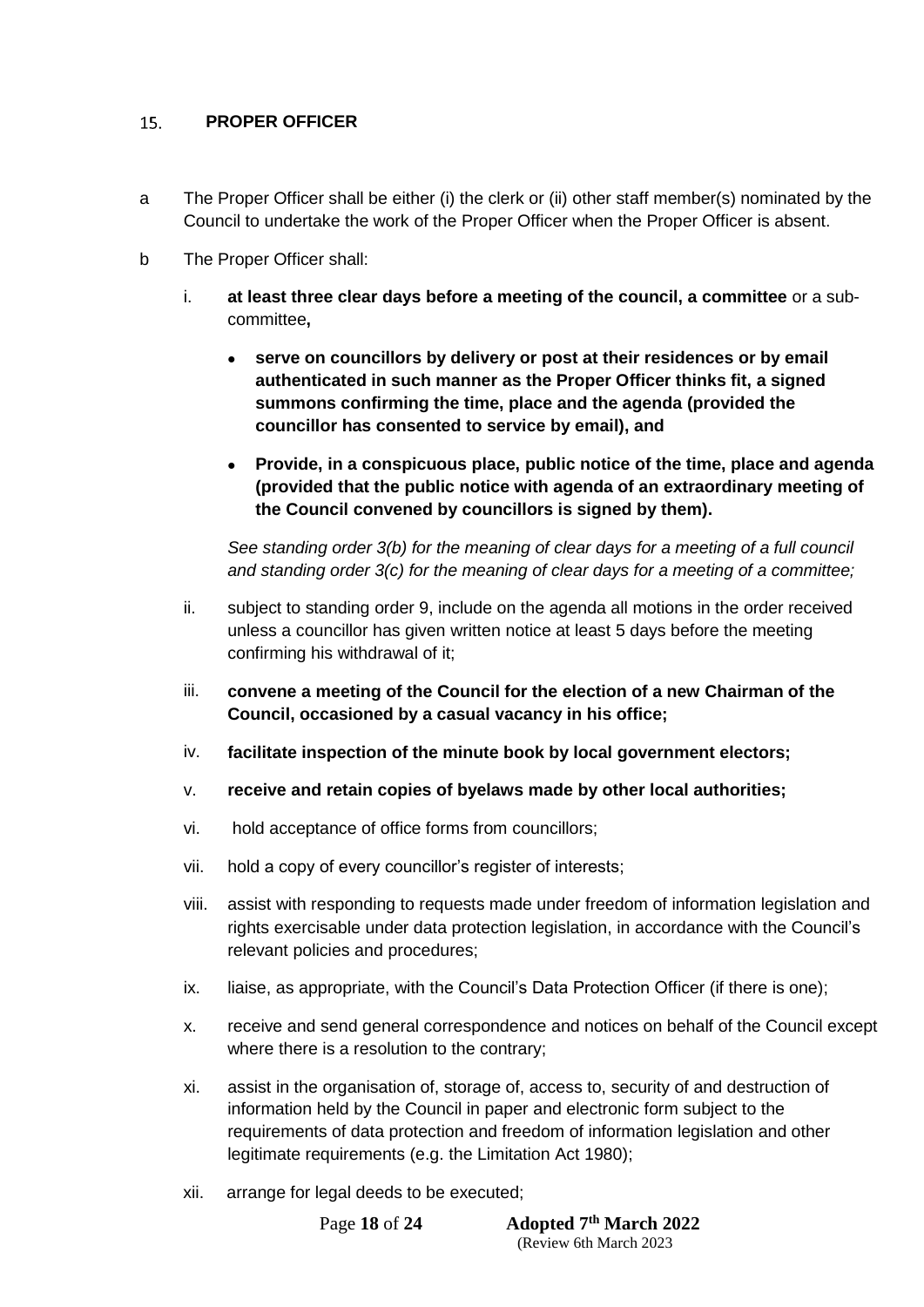(*see also standing order 23);*

- xiii. arrange or manage the prompt authorisation, approval, and instruction regarding any payments to be made by the Council in accordance with its financial regulations;
- xiv. record every planning application notified to the Council and the Council's response to the local planning authority in a book for such purpose;
- xv. ….
- xvi. manage access to information about the Council via the publication scheme; and
- xvii. retain custody of the seal of the Council (if there is one) which shall not be used without a resolution to that effect. (s*ee also standing order 23).*

#### <span id="page-18-0"></span>**RESPONSIBLE FINANCIAL OFFICER**  16.

a The Council shall appoint appropriate staff member(s) to undertake the work of the Responsible Financial Officer when the Responsible Financial Officer is absent.

#### <span id="page-18-1"></span>17. **ACCOUNTS AND ACCOUNTING STATEMENTS**

- a "Proper practices" in standing orders refer to the most recent version of "Governance and Accountability for Local Councils – a Practitioners' Guide".
- b All payments by the Council shall be authorised, approved and paid in accordance with the law, proper practices and the Council's financial regulations.
- c The Responsible Financial Officer shall supply to each councillor as soon as practicable after 30 June, 30 September and 31 December in each year a statement to summarise:
	- i. the Council's receipts and payments (or income and expenditure) for each quarter;
	- ii. the Council's aggregate receipts and payments (or income and expenditure) for the year to date;
	- iii. the balances held at the end of the quarter being reported and

which includes a comparison with the budget for the financial year and highlights any actual or potential overspends.

- d As soon as possible after the financial year end at 31 March, the Responsible Financial Officer shall provide:
	- i. each councillor with a statement summarising the Council's receipts and payments (or income and expenditure) for the last quarter and the year to date for information; and

**Page 19 of 24**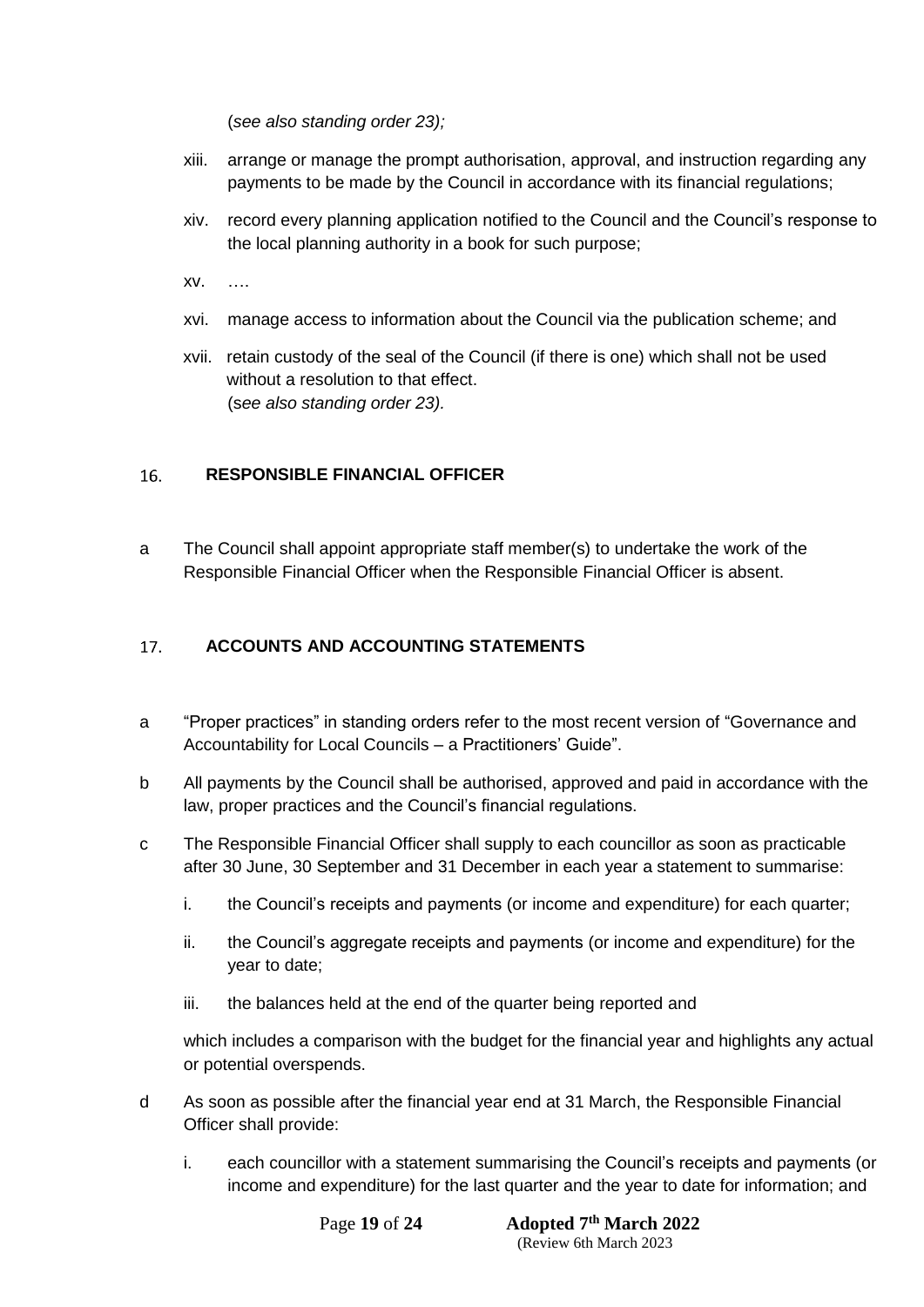- ii. to the Council the accounting statements for the year in the form of Section 2 of the annual governance and accountability return, as required by proper practices, for consideration and approval.
- e The year-end accounting statements shall be prepared in accordance with proper practices and apply the form of accounts determined by the Council (receipts and payments, or income and expenditure) for the year to 31 March. A completed draft annual governance and accountability return shall be presented to all councillors at least 14 days prior to anticipated approval by the Council. The annual governance and accountability return of the Council, which is subject to external audit, including the annual governance statement, shall be presented to the Council for consideration and formal approval before 30 June.

#### <span id="page-19-0"></span>**FINANCIAL CONTROLS AND PROCUREMENT** 18.

- a. The Council shall consider and approve financial regulations drawn up by the Responsible Financial Officer, which shall include detailed arrangements in respect of the following:
	- i. the keeping of accounting records and systems of internal controls;
	- ii. the assessment and management of financial risks faced by the Council;
	- iii. the work of the independent internal auditor in accordance with proper practices and the receipt of regular reports from the internal auditor, which shall be required at least annually;
	- iv. the inspection and copying by councillors and local electors of the Council's accounts and/or orders of payments; and
	- v. whether contracts with an estimated value below **£25,000** due to special circumstances are exempt from a tendering process or procurement exercise.
- b. Financial regulations shall be reviewed regularly and at least annually for fitness of purpose.
- c. **A public contract regulated by the Public Contracts Regulations 2015 with an estimated value in excess of £25,000 but less than the relevant thresholds in standing order 18(f) is subject to Regulations 109-114 of the Public Contracts Regulations 2015 which include a requirement on the Council to advertise the contract opportunity on the Contracts Finder website regardless of what other means it uses to advertise the opportunity unless it proposes to use an existing list of approved suppliers (framework agreement).**
- d. Subject to additional requirements in the financial regulations of the Council, the tender process for contracts for the supply of goods, materials, services or the execution of works shall include, as a minimum, the following steps:
	- i. a specification for the goods, materials, services or the execution of works shall be drawn up;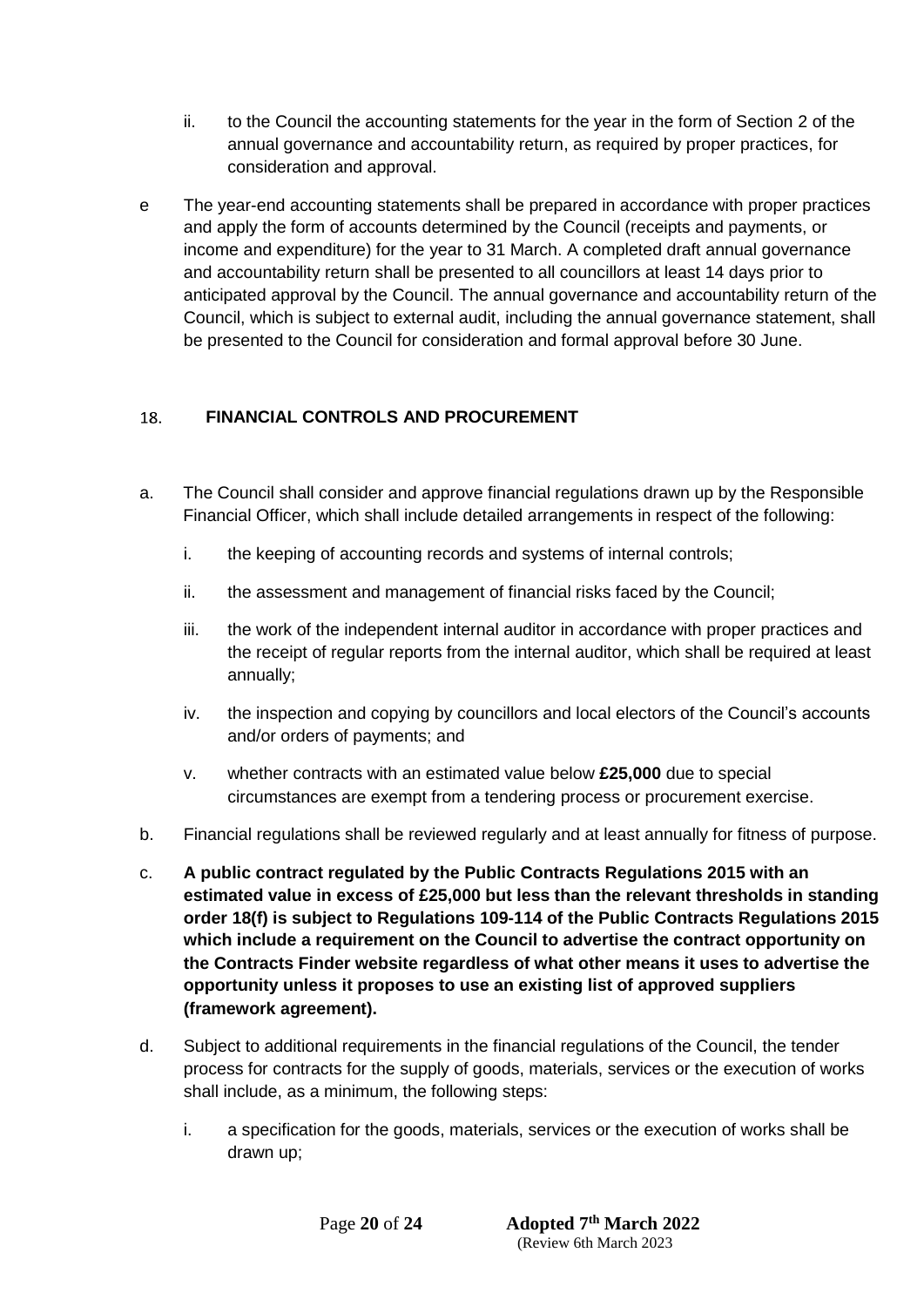- ii. an invitation to tender shall be drawn up to confirm (i) the Council's specification (ii) the time, date and address for the submission of tenders (iii) the date of the Council's written response to the tender and (iv) the prohibition on prospective contractors contacting councillors or staff to encourage or support their tender outside the prescribed process;
- iii. the invitation to tender shall be advertised in a local newspaper and in any other manner that is appropriate;
- iv. tenders are to be submitted in writing in a sealed marked envelope addressed to the Proper Officer;
- v. tenders shall be opened by the Proper Officer in the presence of at least one councillor after the deadline for submission of tenders has passed;
- vi. tenders are to be reported to and considered by the appropriate meeting of the Council or a committee or sub-committee with delegated responsibility.
- e. Neither the Council, nor a committee or a sub-committee with delegated responsibility for considering tenders, is bound to accept the lowest value tender.
- f. **A public contract regulated by the Public Contracts Regulations 2015 with an estimated value in excess of £181,302 for a public service or supply contract or in excess of £4,551,413 for a public works contract (or other thresholds determined by the European Commission every two years and published in the Official Journal of the European Union (OJEU)) shall comply with the relevant procurement procedures and other requirements in the Public Contracts Regulations 2015 which include advertising the contract opportunity on the Contracts Finder website and in OJEU.**
- g. **A public contract in connection with the supply of gas, heat, electricity, drinking water, transport services, or postal services to the public; or the provision of a port or airport; or the exploration for or extraction of gas, oil or solid fuel with an estimated value in excess of £363,424 for a supply, services or design contract; or in excess of £4,551,413 for a works contract; or £820,370 for a social and other specific services contract (or other thresholds determined by the European Commission every two years and published in OJEU) shall comply with the relevant procurement procedures and other requirements in the Utilities Contracts Regulations 2016.**

#### <span id="page-20-0"></span> $19<sub>1</sub>$ **HANDLING STAFF MATTERS**

a A matter personal to a member of staff that is being considered by a meeting of Council is

Page 21 of 24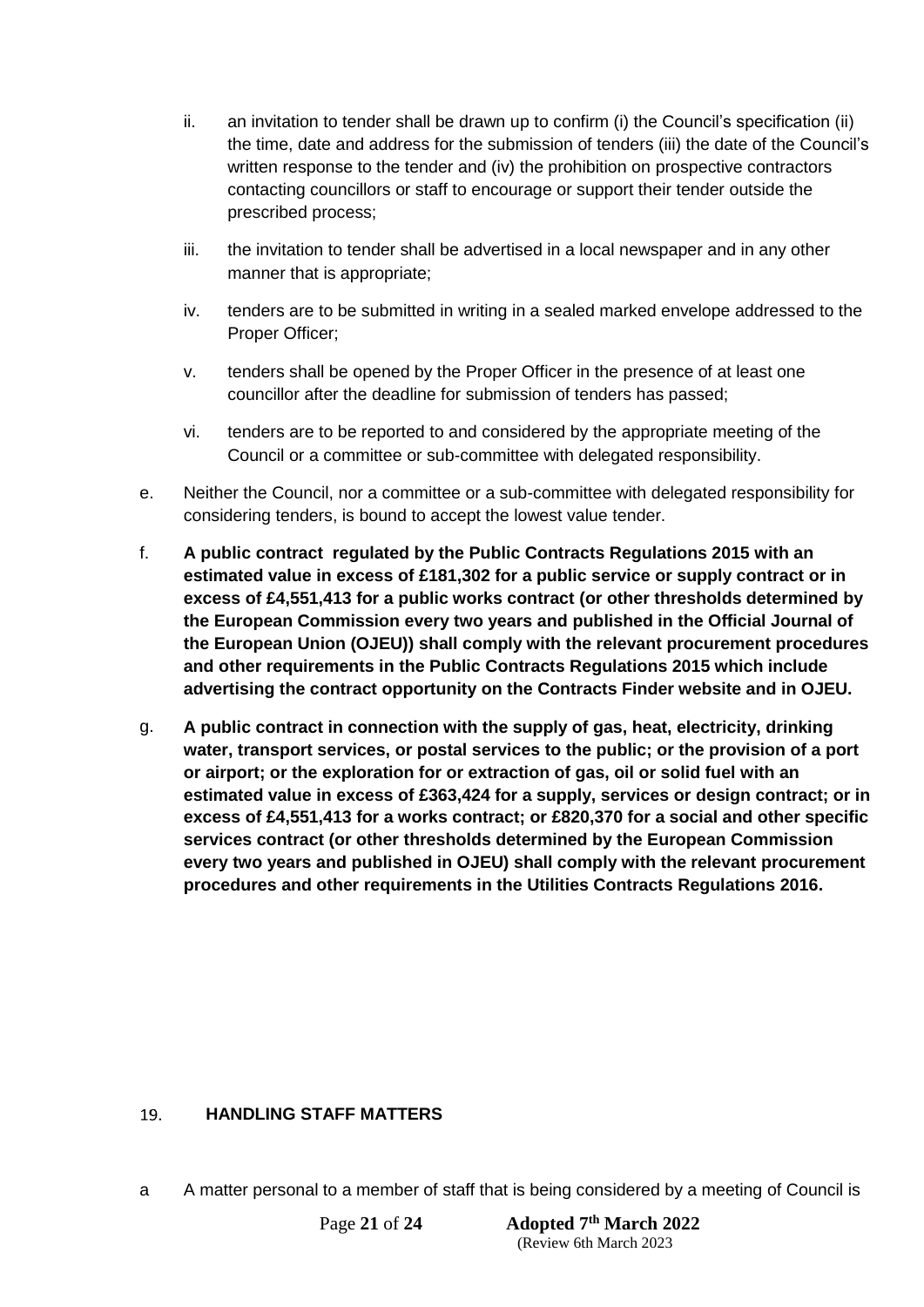subject to standing order 11.

- b Subject to the Council's policy regarding absences from work, the Council's most senior member of staff shall notify the chairman or, if he is not available, the vice-chairman of the Coincil of absence occasioned by illness or other reason and that person shall report such absence to the Council at its next meeting.
- c The chairman of the Council or in his absence, the vice-chairman shall upon a resolution conduct a review of the performance and annual appraisal of the work of the Clerk and Deputy Clerk. The reviews and appraisal shall be reported in writing and are subject to approval by resolution by the Council.
- d Subject to the Council's policy regarding the handling of grievance matters, the Council's most senior member of staff (or other members of staff) shall contact the chairman of the Council or in his absence, the vice-chairman of Council in respect of an informal or formal grievance matter, and this matter shall be reported back and progressed by resolution of the Council.
- e Subject to the Council's policy regarding the handling of grievance matters, if an informal or formal grievance matter raised by the member of staff relates to the chairman or vicechairman of the Council, this shall be communicated to another member of the Council which shall be reported back and progressed by resolution of the Council.
- f Any persons responsible for all or part of the management of staff shall treat as confidential the written records of all meetings relating to their performance, capabilities, grievance or disciplinary matters.
- g In accordance with standing order 11(a), persons with line management responsibilities shall have access to staff records referred to in standing order 19(f).

#### <span id="page-21-0"></span> $20.$ **RESPONSIBILITIES TO PROVIDE INFORMATION**

*See also standing order 21.*

.

- a **In accordance with freedom of information legislation, the Council shall publish information in accordance with its publication scheme and respond to requests for information held by the Council.**
- b. **The Council shall publish information in accordance with the requirements of the Smaller Authorities (Transparency Requirements) (England) Regulations 2015.**
- <span id="page-21-1"></span>**RESPONSIBILITIES UNDER DATA PROTECTION LEGISLATION**   $21.$ (Below is not an exclusive list).

Page 22 of 24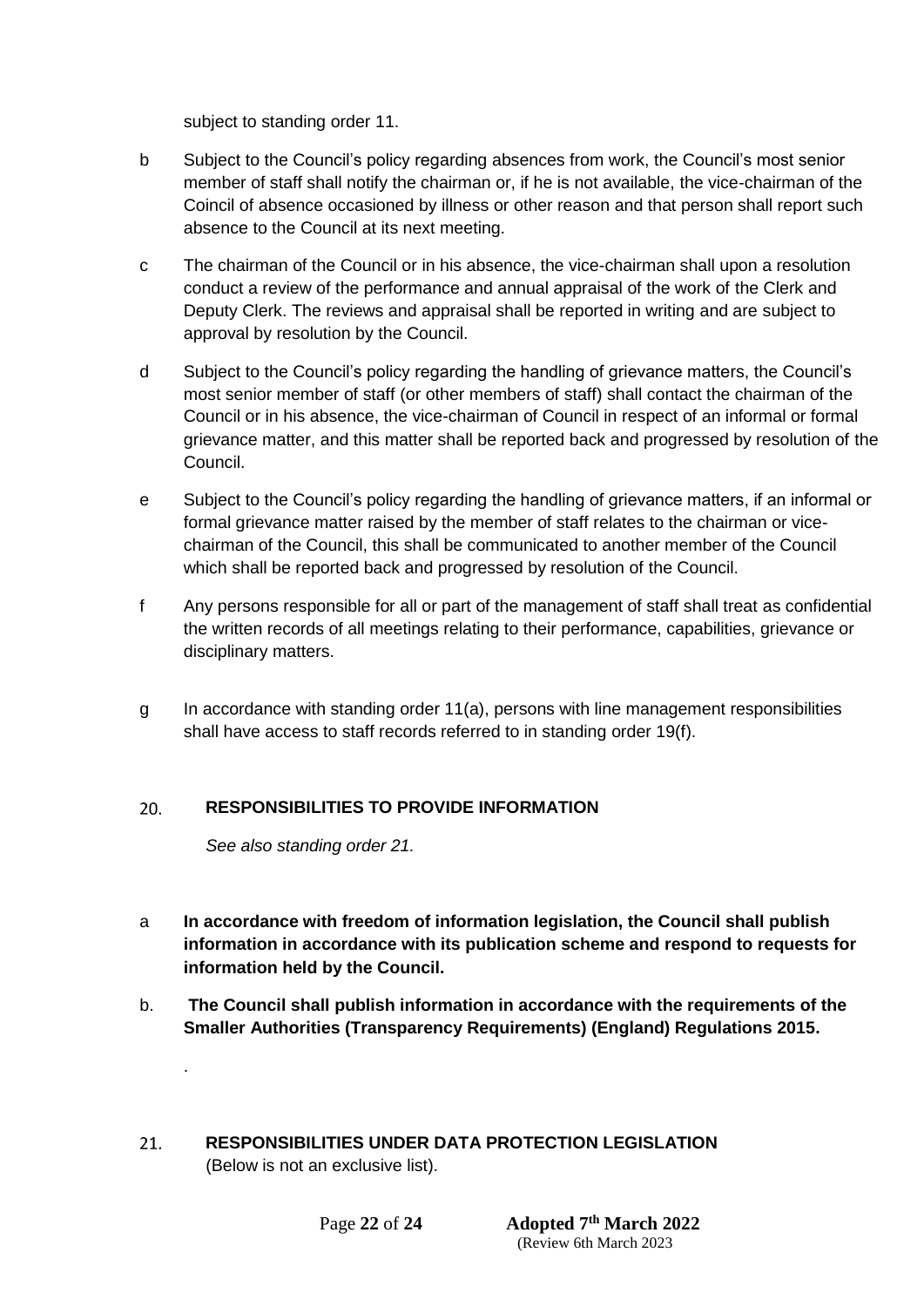*See also standing order 11.*

- a The Council may appoint a Data Protection Officer.
- b **The Council shall have policies and procedures in place to respond to an individual exercising statutory rights concerning his personal data.**
- c **The Council shall have a written policy in place for responding to and managing a personal data breach.**
- d **The Council shall keep a record of all personal data breaches comprising the facts relating to the personal data breach, its effects and the remedial action taken.**
- e **The Council shall ensure that information communicated in its privacy notice(s) is in an easily accessible and available form and kept up to date.**
- f **The Council shall maintain a written record of its processing activities.**

#### <span id="page-22-0"></span> $22.$ **RELATIONS WITH THE PRESS/MEDIA**

a Requests from the press or other media for an oral or written comment or statement from the Council, its councillors or staff shall be handled in accordance with the Council's policy in respect of dealing with the press and/or other media.

#### <span id="page-22-1"></span>23. **EXECUTION AND SEALING OF LEGAL DEEDS**

*See also standing orders 15(b)(xii) and (xvii).*

- a A legal deed shall not be executed on behalf of the Council unless authorised by a resolution.
- **b. Subject to standing order 23(a), any two councillors may sign, on behalf of the Council, any deed required by law and the Proper Officer shall witness their signatures.**

#### <span id="page-22-2"></span> $24$ **COMMUNICATING WITH DISTRICT AND COUNTY OR UNITARY COUNCILLORS**

a An invitation to attend a meeting of the Council shall be sent, together with the agenda, to the ward councillor(s) of the District and County Council OR Unitary Council representing the area of the Council.